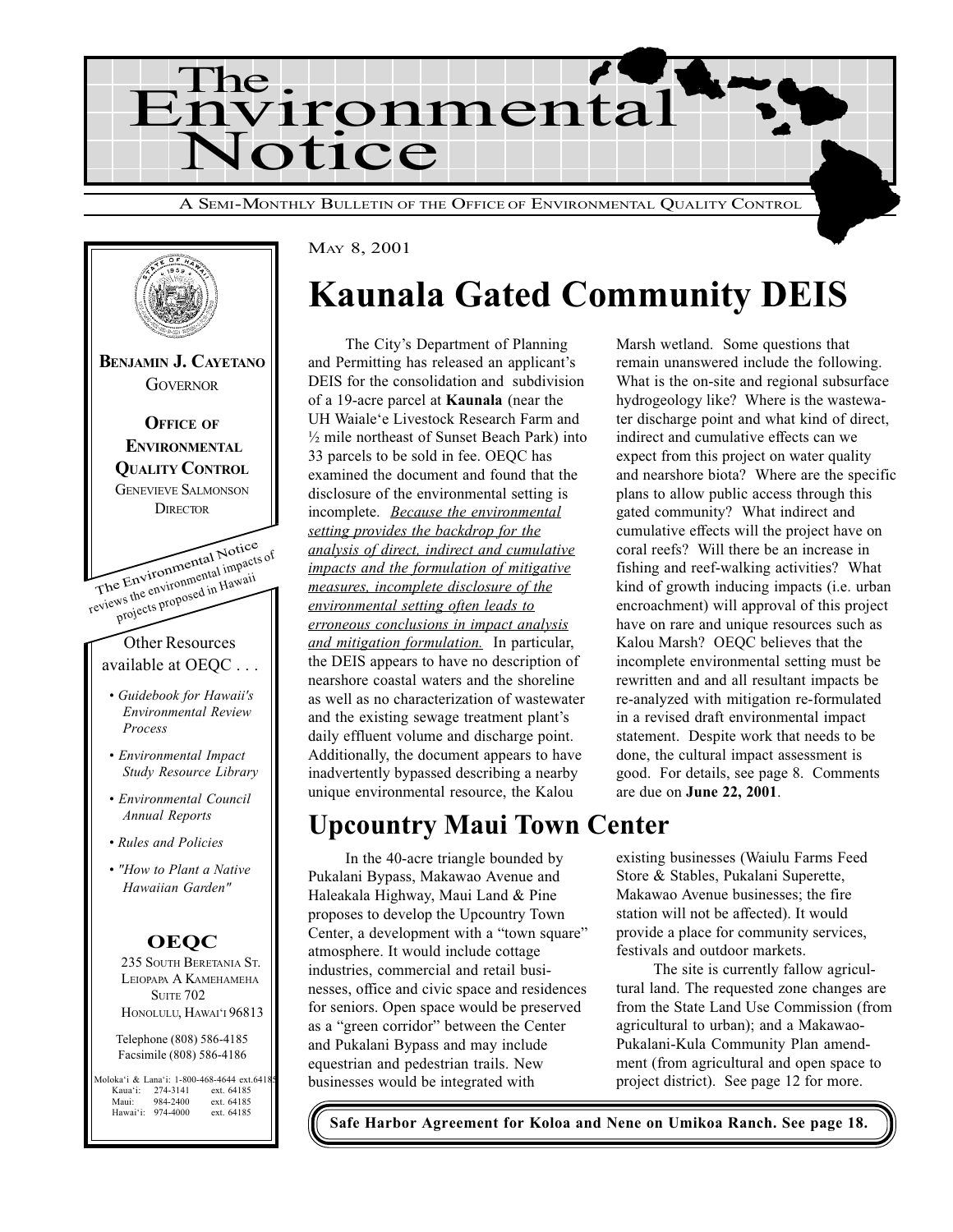# Table of Contents

#### MAY 8, 2001

#### **4.** O'ahu Notices

#### Draft Environmental Assessments

| <b>Final Environmental Assessments/</b>                          |  |
|------------------------------------------------------------------|--|
| <b>Findings of No Significant Impacts (FONSI)</b>                |  |
|                                                                  |  |
| (5) Kahala Mandarin Oriental Hawai'i Hotel (Special Management   |  |
|                                                                  |  |
|                                                                  |  |
|                                                                  |  |
|                                                                  |  |
|                                                                  |  |
|                                                                  |  |
| (11) Sand Island Wastewater Treatment Plant Modifications        |  |
|                                                                  |  |
| <b>Draft Environmental Impact Statements</b>                     |  |
|                                                                  |  |
| <b>National Environmental Policy Act (NEPA)</b>                  |  |
| (13) Proposed Replacement Outfall for Wastewater Treatment Plant |  |
| at Fort Kamehameha, Pearl Harbor (Final EIS)  9                  |  |
|                                                                  |  |
| <b>Previously Published Projects Pending Public Comments</b>     |  |
|                                                                  |  |
|                                                                  |  |

#### $\blacktriangleright$  Maui Notices

#### Draft Environmental Assessments

| <b>Environmental Imnact Statement Prenaration Notices</b>  |  |
|------------------------------------------------------------|--|
|                                                            |  |
| (1) Central Maui Landfill Expansion & Related Improvements |  |

| <b>Previously Published Projects Pending Public Comments</b> |  |
|--------------------------------------------------------------|--|
|                                                              |  |

#### **5 Lana'i Notices**

#### Final Environmental Assessments/

Findings of No Significant Impacts (FONSI)

[\(1\) Lands of Lanai ............................................................................ 14](#page-13-0)

#### Hawai'i Notices

| <b>Draft Environmental Assessments</b>                         |  |
|----------------------------------------------------------------|--|
| (1) Ka'upulehu Roadway and Water System Expansion  15          |  |
|                                                                |  |
| <b>Final Environmental Assessments/</b>                        |  |
| <b>Findings of No Significant Impacts (FONSI)</b>              |  |
| (3) Ali'i Highway 16-Inch Water Transmission Main  16          |  |
|                                                                |  |
| <b>Previously Published Projects Pending Public Comments</b>   |  |
| Environmental Impact Statement Preparation Notices (EISPN)  17 |  |
|                                                                |  |
| <b>■ Kaua</b> 'i Notices                                       |  |
|                                                                |  |
| <b>Previously Published Projects Pending Public Comments</b>   |  |
|                                                                |  |
| $\blacktriangleright$ Safe Harbor Agreement                    |  |
| Safe Harbor Agreement for Koloa and Nene on Umikoa Ranch  18   |  |
| la Pacific Area News                                           |  |
|                                                                |  |
| <b>≰ Shoreline Notices</b>                                     |  |
|                                                                |  |

#### Department of Health Permits ........................................................... 22

#### **Federal Notices**

| Regional Environmental Stewardship Grants Competition  23           |
|---------------------------------------------------------------------|
| FONSI for FEMA's Transportation of Calibrators containing Cesium-   |
|                                                                     |
| Endangered Species Permit Applications for Hawaiian Plants and the  |
|                                                                     |
| Western Pacific Fishery Management Council; Public Meetings  24     |
| Availability of Seats for the Hawaiian Islands Humpback Whale       |
|                                                                     |
| Hawai'i Institute of Marine Biology Mammal Permit No. 1000-1617  25 |
|                                                                     |

#### **P** Announcements

OEQC intends to make the information in this bulletin accessible to everyone. Individuals that require this material in a different format (such as large type or braille), should contact our office for assistance.

| <b>Office of Environmental Q</b> |
|----------------------------------|
|                                  |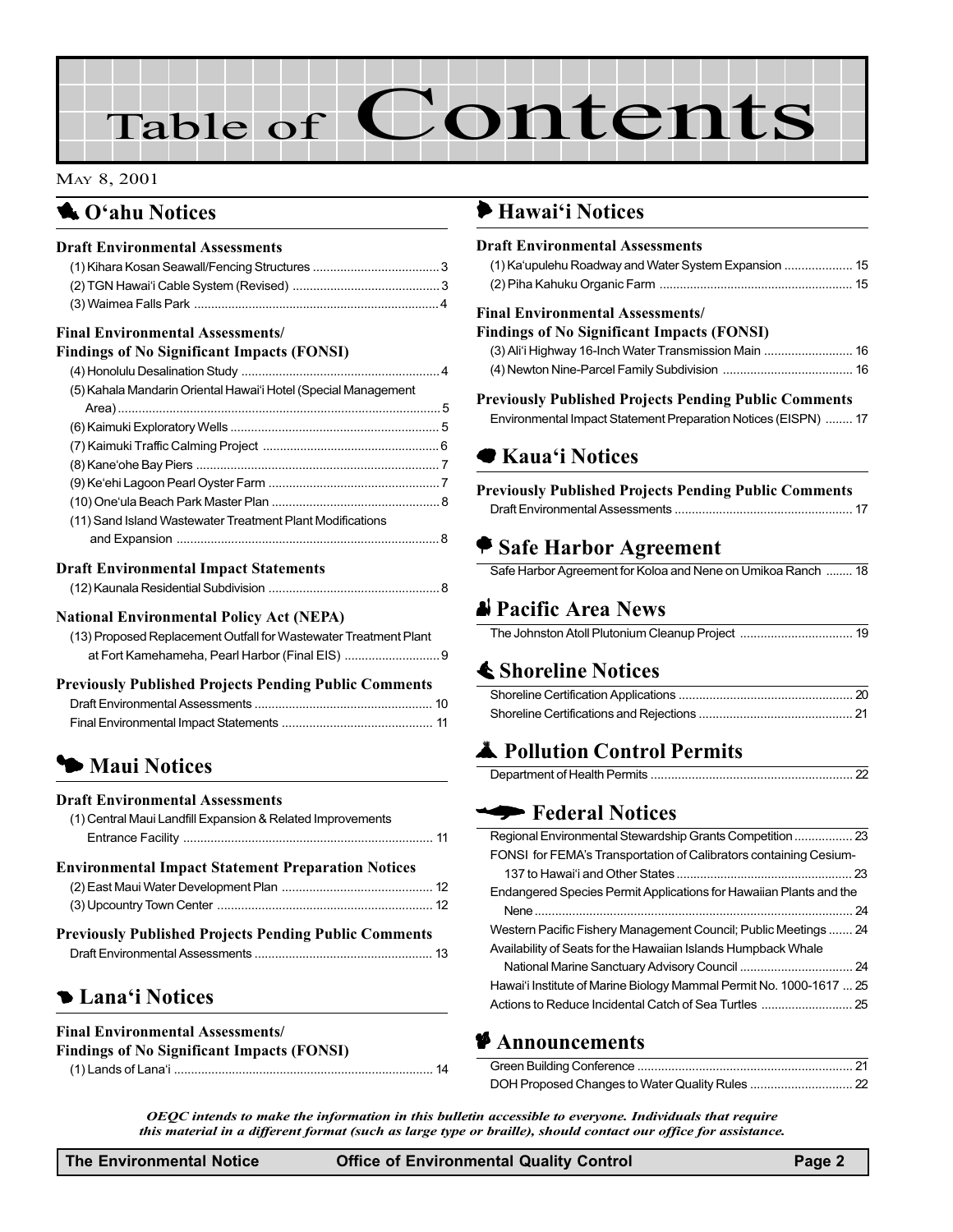### <span id="page-2-0"></span>Draft Environmental Assessments

### 1 (1) Kihara Kosan Seawall/Fencing **Structures**

| District:             | Ŋ<br>Honolulu                               |
|-----------------------|---------------------------------------------|
| TMK:                  | $3 - 7 - 1:1$ and 20                        |
| Applicant:            | Kihara Kosan Company, Ltd.                  |
|                       | 2222 Kalakaua Avenue                        |
|                       | Honolulu, Hawai'i 96815                     |
|                       | Contact: 922-3800                           |
|                       | <b>Approving Agency/Accepting</b>           |
| <b>Authority:</b>     | City and County of Honolulu                 |
|                       | Department of Planning and Permitting       |
|                       | 650 South King Street                       |
|                       | Honolulu, Hawai'i 96813                     |
|                       | Contact: Pamela Davis (523-4807)            |
| Consultant:           | Edward K. Noda & Associates, Inc.           |
|                       | 615 Pi'ikoi Street, Suite 300               |
|                       | Honolulu, Hawai'i 96814                     |
|                       | Contact: Elaine Tamaye (591-8553)           |
| <b>Public Comment</b> |                                             |
| Deadline:             | June 7, 2001                                |
| Status:               | DEA First Notice pending public comment.    |
|                       | Address comments to the applicant with      |
|                       | copies to the approving agency or accepting |
|                       | authority, the consultant and OEQC.         |
| <b>Permits</b>        | SSV, Conservation District Boundary         |
| Required:             | Interpretation                              |

The applicant, Kihara Kosan Co., Ltd., proposes to construct CRM seawalls topped with chain-link fencing along the certified shoreline of each parcel located at 5641 and 5647 Kalaniana`ole Highway. The proposed seawall structure will be built on accreted land. (The applicant is the fee owner of the accreted land.) Parcel 1 (TMK 3-7-1:1) is developed with a single-family dwelling and a swimming pool. Parcel 20 (TMK 3-7-1:20) is undeveloped. The surrounding neighborhood contains single-family dwellings.

Because the parcels abut the shoreline, they are subject to a 40-foot building setback from the shoreline. The proposed seawall/fence structures would encroach fully into the 40-foot shoreline setback, and would be erected on accreted land. Certified shoreline survey maps prepared in 1988 and in 2000 show that, in the intervening 12 years, 596 sq. ft. of the accreted land abutting Parcel 1 has eroded.



O'ahu Notices

### 1 (2) TGN Hawai'i Cable System (Revised)

| District:                         | Wai'anae and 'Ewa                                                           |
|-----------------------------------|-----------------------------------------------------------------------------|
| TMK:                              | 9-2-3: por. 15 and 8-6-1: por. 7                                            |
| Applicant:                        | Tycom Networks (US) Inc.                                                    |
|                                   | Patriots Plaza, Building A                                                  |
|                                   | 60 Columbia Turnpike                                                        |
|                                   | Morristown, NJ 07960                                                        |
|                                   | Contact: Gerald Lynch (973-656-8610)                                        |
| <b>Approving Agency/Accepting</b> |                                                                             |
| <b>Authority:</b>                 | City and County of Honolulu                                                 |
|                                   | Department of Planning and Permitting                                       |
|                                   | 650 S. King Street                                                          |
|                                   | Honolulu, Hawai'i 96813                                                     |
|                                   | Contact: Dana Teramoto (523-4648)                                           |
| Consultant:                       | R.M. Towill Corporation                                                     |
|                                   | 420 Waiakamilo Road, Suite 411                                              |
|                                   | Honolulu, Hawai'i 96817                                                     |
|                                   | Contact: Chester Koga (842-1133)                                            |
| <b>Public Comment</b>             |                                                                             |
| Deadline:                         | June 7, 2001                                                                |
| Status:                           | Revised DEA First Notice pending public<br>comment. Address comments to the |
|                                   | applicant with copies to the approving                                      |
|                                   | agency or accepting authority, the consult-                                 |
|                                   | ant and OEQC.                                                               |
| <b>Permits</b>                    |                                                                             |
| Required:                         | SMA, SSV, CDUA                                                              |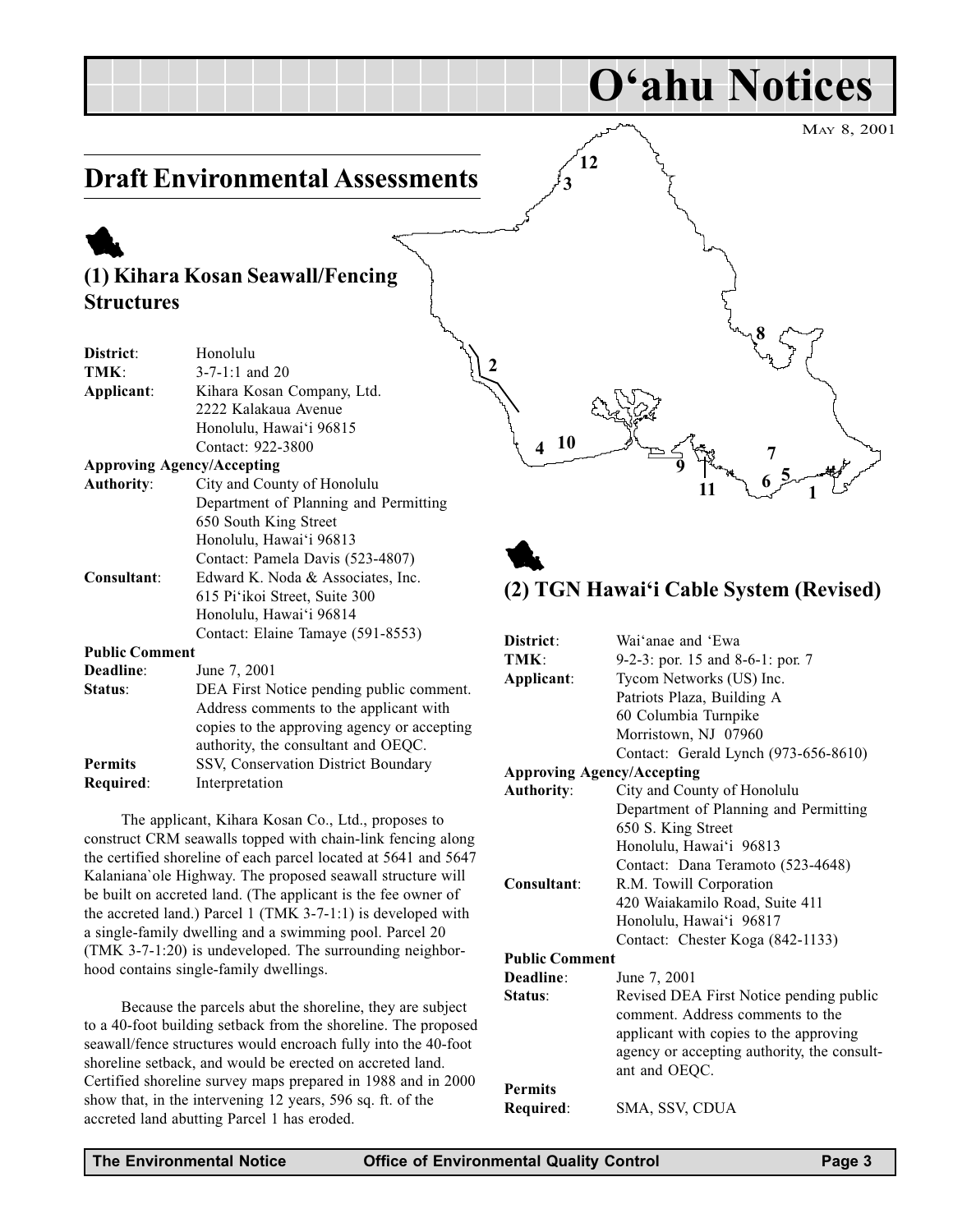#### <span id="page-3-0"></span>MAY 8, 2001

TyCom Networks, Inc., proposes to develop a submarine and terrestrial fiber optic cable system which will link Hawai'i with the continental United States, Guam, Hong Kong and Japan. The purpose of the project is to provide additional telecommunication capacity to accommodate exponential increases in global telecommunication traffic.

The project will be situated in three locations as follows: 1) cable landing at Kahe Point Beach Park, 2) cable landing at Lualualei Beach Park, and 3) fiber optic ductline installation along Farrington Highway from Kahe Point Beach Park to Lualualei Beach Park.

Construction of the project will be accomplished in two phases. The first phases involve all land-side construction activities; and the second phase includes all work necessary to prepare the landing sites and actual landing of the transpacific submarine fiber optic cables.

The land-side construction activities include the construction of new manholes at Kahe Point Beach Park and Lualualei Beach Park and new ductlines along Farrington Highway between the beach manholes and the cable station at Ma'ili. The terrestrial installation includes the installation of four 4-inch concrete encased PVC ducts within the Farrington Highway right-of-way. Construction will commence from both beach manholes and proceed to the Ma'ili cable station.

The second phases involve landing the submarine fiber optic cable, pulling the cable through ducts and connecting it to the new manholes at Kahe Beach Park and Lualualei Beach Park.



#### (3) Waimea Falls Park

| District:         | Waialua                                   |
|-------------------|-------------------------------------------|
| TMK:              | 6-1-002: 2, 3, 14-17, 19-21; 5-9-005: 25, |
|                   | 29, 76                                    |
| Applicant:        | Attractions Hawai'i                       |
|                   | 1600 Kapi'olani Boulevard, Ste. 1630      |
|                   | Honolulu, Hawai'i 96814                   |
|                   | Contact: Ray Green (638-6700)             |
|                   | <b>Approving Agency/Accepting</b>         |
| <b>Authority:</b> | City and County of Honolulu               |
|                   | Department of Planning and Permitting     |
|                   | 650 South King Street, 7th Floor          |
|                   | Honolulu, Hawai'i 96813                   |
|                   | Contact: Ardis Shaw-Kim (527-5349)        |

| Consultant:           | Analytical Planning Consultants                                                                                                                                          |
|-----------------------|--------------------------------------------------------------------------------------------------------------------------------------------------------------------------|
|                       | 928 Nu'uanu Avenue, Suite 502                                                                                                                                            |
|                       | Honolulu, Hawai'i 96813                                                                                                                                                  |
|                       | Contact: Donald Clegg (536-5695)                                                                                                                                         |
| <b>Public Comment</b> |                                                                                                                                                                          |
| Deadline:             | June 7, 2001                                                                                                                                                             |
| Status:               | DEA First Notice pending public comment.<br>Address comments to the applicant with<br>copies to the approving agency or accepting<br>authority, the consultant and OEQC. |
| Permits               |                                                                                                                                                                          |

Required: SMA, CDUP

The applicant, Attractions Hawai'i proposes to obtain after the fact approval for structures and activities as well as construct new structures and initiate new recreational activities within the existing Waimea Falls Park outdoor recreational attraction.

Waimea Valley encompasses an area of 1800 acres and extend inland from Kamehameha Highway approximately 3.5 miles. The outdoor recreational development in the park was established in the mid 1970's.

Ongoing and proposed activities include the following: kayaking, mountain biking, all terrain vehicles, paint gut target shooting, camping, horseback riding and possibly in the future cabin camping.

Existing and proposed structures include the following: signs, various kiosks and booths, storage sheds, shipping containers used mainly for storage, trailers serving a variety of uses, animal and bird enclosures, rain shelters, stage and show areas, jungle trek maze, and camp sites. Structures will generally be concentrated in the lower portion of the valley. The master plan shows a "future restaurant site".

### Final Environmental Assessments/Findings of No Significant Impacts (FONSI)



#### (4) Honolulu Desalination Study

District: 'Ewa TMK: 9-1-031:028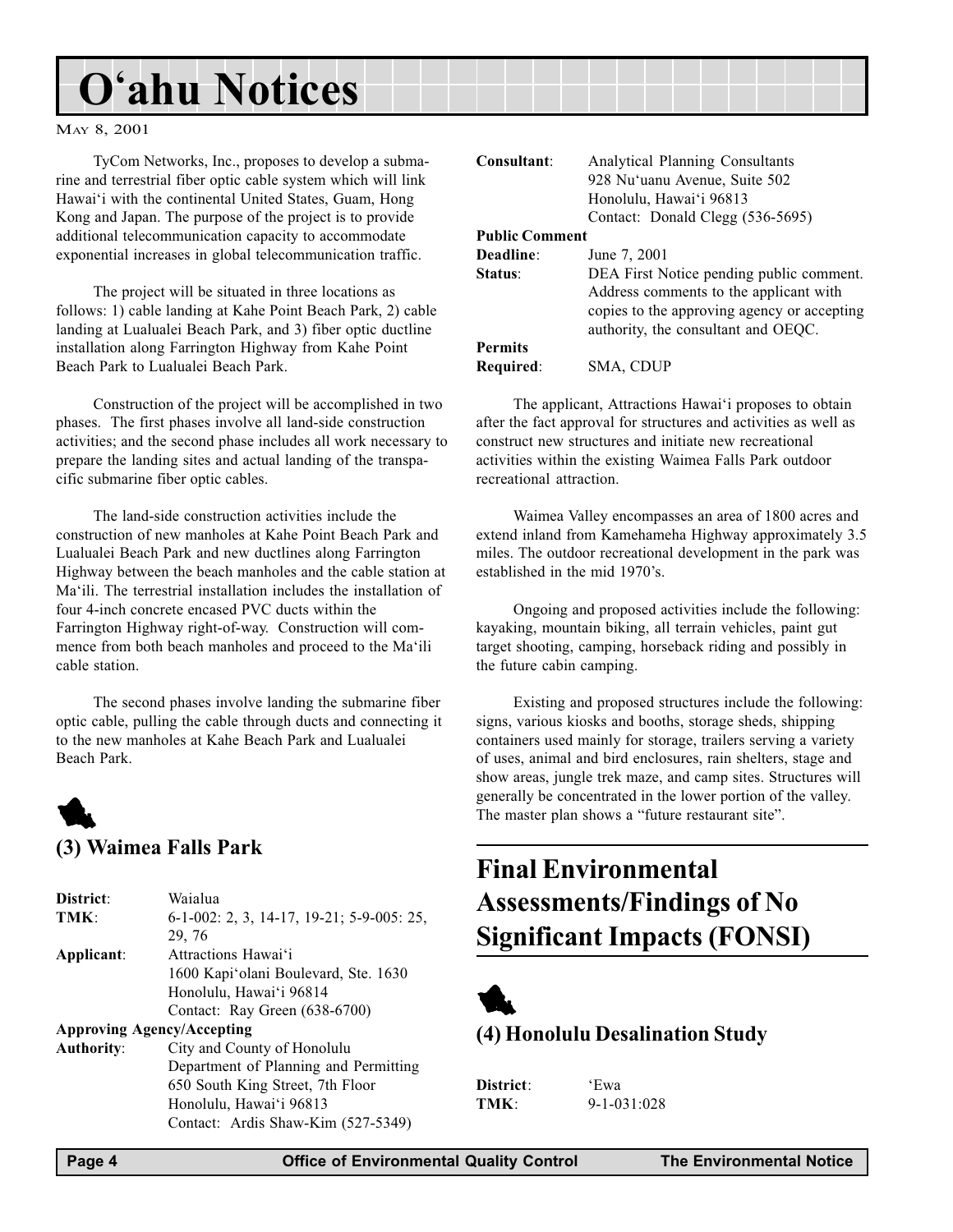

<span id="page-4-0"></span>

| City and County of Honolulu            |
|----------------------------------------|
| Board of Water Supply                  |
| 630 South Beretania Street             |
| Honolulu, Hawai'i 96843                |
| Contact: George Kuo (527-5235)         |
| <b>Approving Agency/Accepting</b>      |
| City and County of Honolulu            |
| Board of Water Supply                  |
| 630 South Beretania Street             |
| Honolulu, Hawai'i 96843                |
| Contact: Clifford Jamile (527-6180)    |
| FEA/FONSI issued, project may proceed. |
| Noise, Well Construction, NPDES,       |
| Grading                                |
|                                        |

The Honolulu Board of Water Supply (BWS) has previously completed the Honolulu Desalination Study, which included a state-of-the art technology survey, a site location and evaluation analysis, and an evaluation of the recommended seawater reverse osmosis technology at the preferred Kalaeloa site.

The next step is to physically analyze the recommendations in which the BWS proposes to drill, case, and test pump two exploratory wells. The selected site is a 0.5-acre portion of land at the northeast corner of TMK: 9-1-031:028 and is part of the former Barbers Point Naval Air Station. One well will be a caprock well approximately 300-feet deep with a 26 inch borehole. The other well will be a basal well approximately 1,700-feet deep with a 24-inch borehole.

In addition, on-site field-testing will be done to evaluate the site-specific characteristics of the geology, water chemistry and source water parameters that would impact the selected technology and provide information for the design of the desalination facility.

There will be 3 to 5 people on-site for construction of both wells and to collect water quality and quantity data. The project will cost approximately \$850,000.00 and take about six (6) months to complete. Construction is expected to start in May/June 2001.

A decision on whether to proceed with the preferred technology will be made after all data is collected and analyzed. Should the project proceed, design and construction plans for a full-scale desalination plant will be prepared. A separate EIS will be prepared for this next phase of the project.



### (5) Kahala Mandarin Oriental Hawaii Hotel (Special Management Area)

| District:                         | Honolulu                                     |
|-----------------------------------|----------------------------------------------|
| TMK:                              | $3 - 5 - 23$ : 39                            |
| Applicant:                        | Kahala Mandarin Oriental Hawai'i Hotel       |
|                                   | 5000 Kahala Avenue                           |
|                                   | Honolulu, Hawai'i 96816                      |
| <b>Approving Agency/Accepting</b> |                                              |
| <b>Authority:</b>                 | City and County of Honolulu                  |
|                                   | Department of Planning and Permitting        |
|                                   | 650 South King Street, 7 <sup>th</sup> Floor |
|                                   | Honolulu, Hawai'i 96813                      |
|                                   | Contact: Geri Ung (527-6044)                 |
| Consultant:                       | Kusao & Kurahashi, Inc.                      |
|                                   | 2752 Woodlawn Drive, No. 5-202               |
|                                   | Honolulu, Hawai'i 96822                      |
|                                   | Contact: Keith Kurahashi (988-2231)          |
| Status:                           | FEA/FONSI issued, project may proceed.       |
| <b>Permits</b>                    |                                              |
| Required:                         | SMA, building                                |

The Kahala Mandarin Oriental Hawaii Hotel proposes the following renovations and expansion work: a) expansion of the existing spa and fitness center; b) addition of 5 beach suites as a partial third floor addition to the existing two-story beach suites; c) addition of an open-air 2nd floor to the existing poolside snack bar; d) construction of an elevated outdoor tennis court at the rear of the hotel, and back-ofhouse receiving offices beneath the new court; e) addition of a new roof to the existing magnum bar; and f) expansion of the existing swimming pool.

These proposed improvements would add approximately 13,971 square feet of new floor area to the existing hotel.



#### (6) Kaimuki Exploratory Wells

| District:  | Honolulu                                 |
|------------|------------------------------------------|
| TMK:       | 3-2-059:002 (Kaimuki Middle School) & 3- |
|            | 1-042:009 (Kapi'olani Community College) |
| Applicant: | Department of Land and Natural Resources |
|            | 1151 Punchbowl Street                    |
|            | Honolulu, Hawai'i 96813                  |
|            | Contact: Andrew Monden (587-0230)        |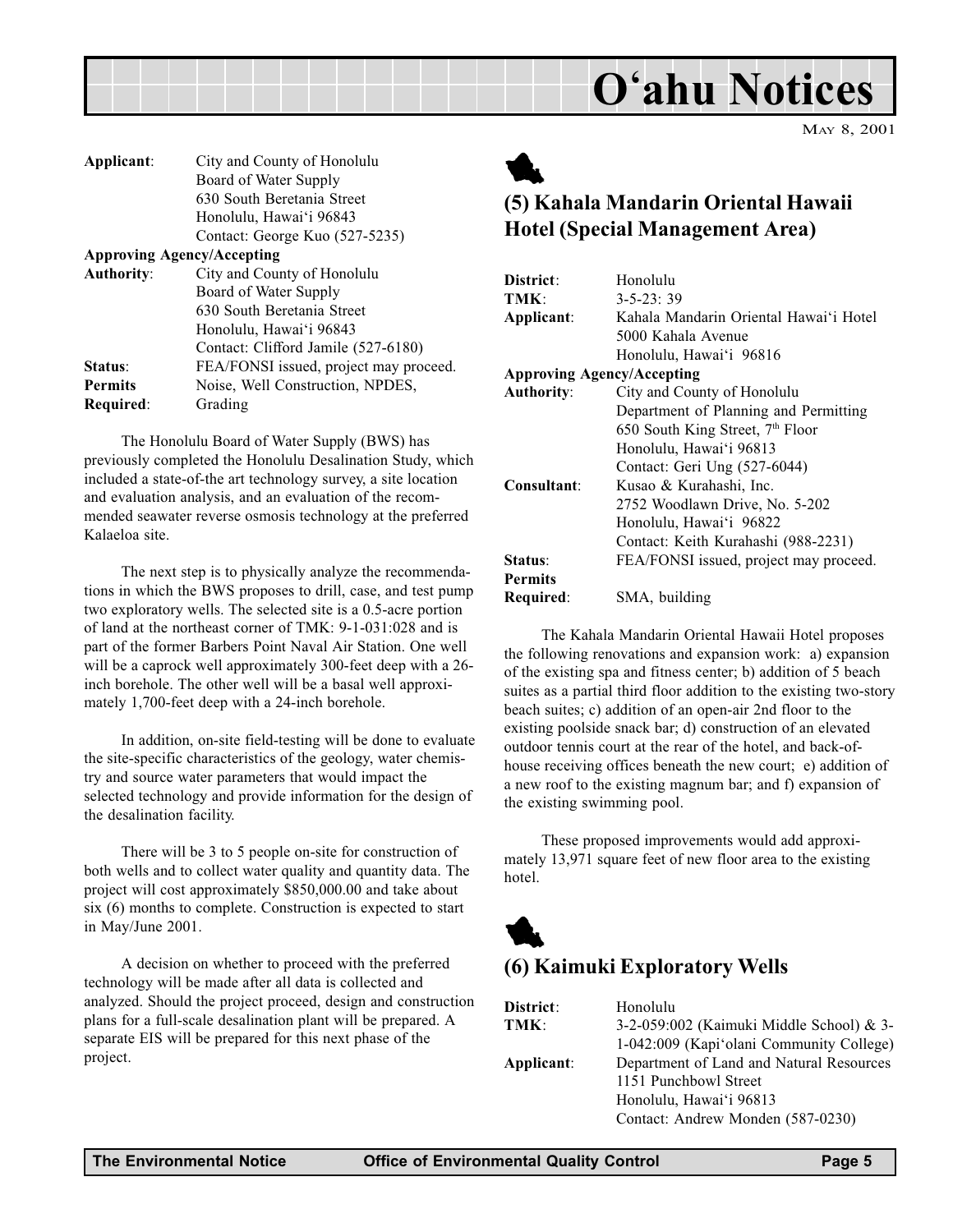#### <span id="page-5-0"></span>MAY 8, 2001

|                   | <b>Approving Agency/Accepting</b>      | Consultant:    | Gray, Hong, Bills, Nojima & Associates           |
|-------------------|----------------------------------------|----------------|--------------------------------------------------|
| <b>Authority:</b> | Same as above.                         |                | 841 Bishop Street, Suite 1100                    |
| Consultant:       | Marc M. Siah & Associates, Inc.        |                | Honolulu, Hawai'i 96813                          |
|                   | 810 Richards Street, Suite 888         |                | Contact: David Bills (521-0306)                  |
|                   | Honolulu, Hawai'i 96813                | Status:        | FEA/FONSI issued, project may proceed.           |
|                   | Contact: Marc Siah (538-7180)          | <b>Permits</b> | Construction in ROW, trenching,                  |
| Status:           | FEA/FONSI issued, project may proceed. | Required:      | drain connection                                 |
| <b>Permits</b>    |                                        |                |                                                  |
| Required:         |                                        |                | The Kaimuki Traffic Calming Project uses traffic |

11th Avenue.

The Department of Land and Natural Resources proposes to locate a non-potable water source to provide irrigation water for various State facilities in the Diamond Head area. State facilities may include the Kaimuki Middle School (KMS), Kapi'olani Community College (KCC), Fort Ruger and the Diamond Head State Monument. The preferred site, referred to as Well Site "A", is located on the KMS campus. The alternate site, referred to as Well Site "B", is located on the grounds of KCC. The project will consist of drilling and pump testing a pilot hole at Well Site "A". If the pump test results are deemed successful, an exploratory well will be drilled at Well Site "A". However, if the pump test results of the pilot well are deemed unsuccessful, the pilot hole will be capped and abandoned, and a second pilot hole will be drilled and tested at Well Site "B". If the pump test results of the second pilot hole are deemed unsuccessful, the pilot hole will also be capped and abandoned. If the pump test results are deemed successful, an exploratory well will be drilled and tested at Well Site "B". Construction of an exploratory well entails clearing and grubbing of the site and the drilling, casing and pump testing of the well. The project is scheduled for the summer and fall months of 2001 and is estimated to last six to eight (6-8) months. Construction will take place during normal working hours and special precautions will be taken to protect students and faculty. The estimated cost of the project is \$400,000.



#### (7) Kaimuki Traffic Calming Project

| District:  | Honolulu                              |
|------------|---------------------------------------|
| TMK:       | $3 - 2.6$                             |
| Applicant: | City and County of Honolulu           |
|            | Department of Transportation Services |
|            | 711 Kapi'olani Boulevard, Suite 1200  |
|            | Honolulu, Hawai'i 96813               |
|            | Contact: Cheryl Soon (523-4125)       |
|            | <b>Approving Agency/Accepting</b>     |
| Authority: | Same as above                         |

The Kaimuki Traffic Calming Project uses traffic calming devices and urban design features in the town center section of Kaimuki Town to enhance the physical setting. One

The town center area of Kaimuki Town is defined as along Wai'alae Avenue between Wilhelmina Rise and 10th Avenue. In addition, it includes the blocks bounded by Wai'alae Avenue, Koko Head Avenue, Harding Avenue and

of the main themes of the project is that the pedestrian is central to the success of a traditional town center.

Major features of the project are as follows:

1. Wai'alae Avenue Modification including streetscape enhancement with street furniture and curb extensions. The curb extensions define parking bays and reduce the actual amount of pavement width that must be crossed by pedestrians at traffic signals. Two lanes of traffic will be maintained in each direction.

2. Creation of a Town Square on 12th Avenue at its intersection with Waialae Avenue. Approximately 110 feet of 12th Avenue would be closed to create the Town Square.

3. Creation of Community Promenade fronting the existing park between 10th and 11th Avenues. This feature will act as a community gatherer and will consist of a wider sidewalk, street furniture with game table and seating, and pedestrian lighting.

4. Creation of a Transit Transfer Center at the intersection of Wai'alae Avenue and Koko Head Avenue. This feature will concentrate bus transfer and shelters with benches, street furniture, and information kiosks.

5. Create gateways entering Kaimuki Town from both the east and west directions.

6. Restriping of municipal parking lots between Koko Head Avenue and 11th Avenue to make them more functional and accessible.

The impacts of the project are primarily related to traffic. The project calls for curb extensions and the elimination of one east bound traffic lane between 10th and 11th Avenues, even though two lanes will remain. Curb extensions will eliminate the ability to use parking lanes during peak hours for traffic flow. The overall result of the project will be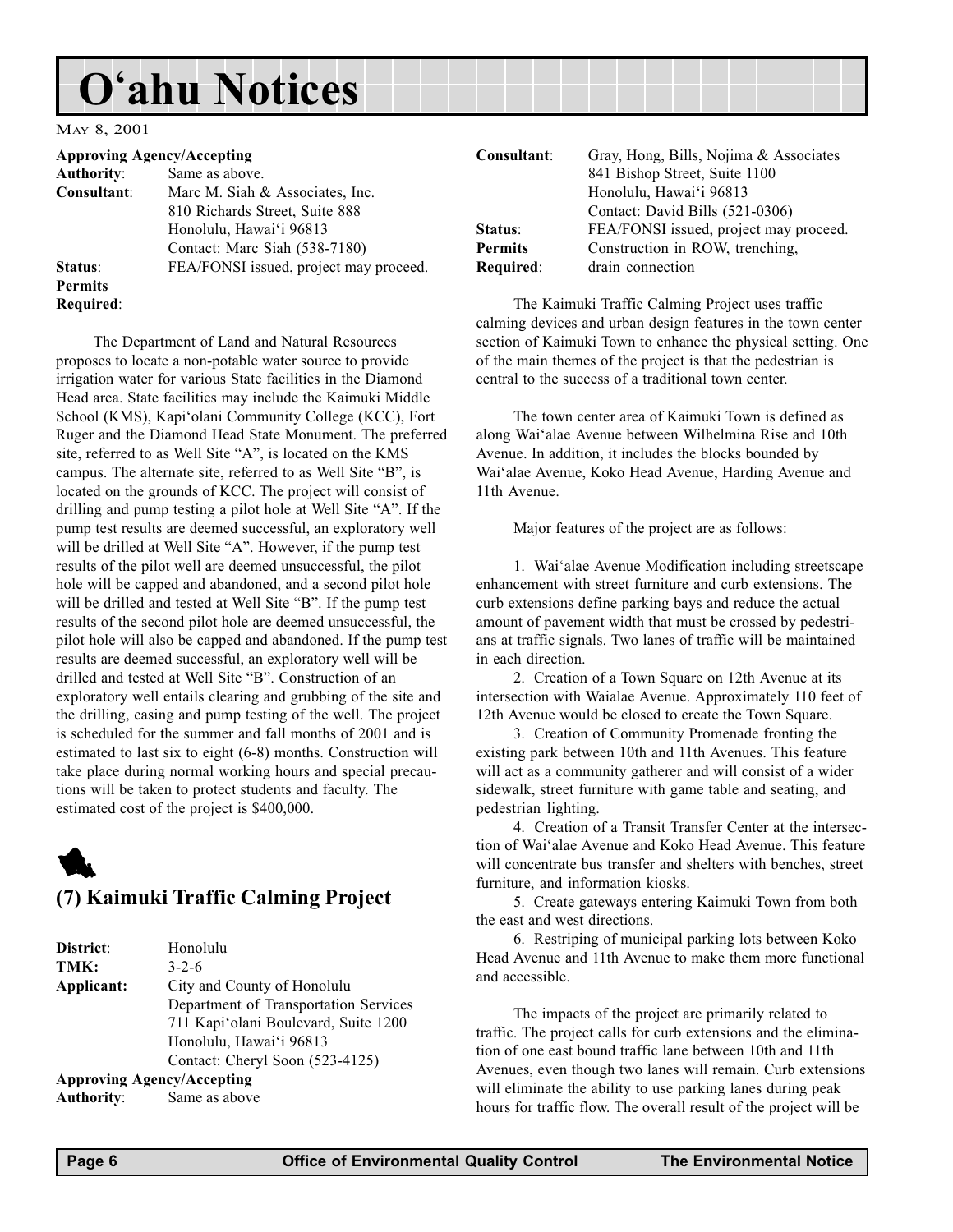<span id="page-6-0"></span>

less traffic carrying capacity, even though adequate capacity will remain. The trade-off is the benefit to the community enhancement by the features proposed by this project. The only viable alternative to mitigate the impact on traffic is to not proceed with the project.



#### (8) Kane'ohe Bay Piers

| District:         | Ko'olaupoko                                  |
|-------------------|----------------------------------------------|
| TMK:              | 4-4-07, 14, 16, 18, 21, 22, 37; 4-5-         |
|                   | $01,06,07,47,58,104$ ; 4-6-01,03,22,23; 4-7- |
|                   | 09,10,14,17,19,24,30,41; 4-8-05; and 4-9-    |
|                   | 01,03                                        |
| Applicant:        | Department of Land and Natural Resources     |
|                   | P.O. Box $621$                               |
|                   | Honolulu, Hawai'i 96809                      |
|                   | Contact: Traver Carroll (587-0439)           |
|                   | <b>Approving Agency/Accepting</b>            |
| <b>Authority:</b> | Same as above.                               |
| Status:           | FEA/FONSI issued, project may proceed.       |
| <b>Permits</b>    |                                              |
| Required:         | CDUP                                         |

The Department of Land and Natural Resources wishes to resolve the unauthorized pier problem in Kane'ohe Bay, which has persisted for several decades. There are approximately 200 piers in the Bay, many of which do not have proper government authorization. To induce participation in the program from owners of these unauthorized piers, an "Amnesty Program" was created which essentially pardons individuals who posses an unauthorized pier, should they cooperate with the State to legalize the pier. [Note: This program does not include encroachments other than unauthorized piers, such as seawalls, fill, boats ramps, steps, etc. The State will continue to deal with these encroachments on a case-by-case basis.]

The goal of this program is to provide owners of unauthorized piers with the required permits to achieve compliance with the State's land use laws and ultimately resolve the illegal pier problem in Kane'ohe Bay.

It is not the intent of the Department to pardon "any" action that results in a violation of the State's land use laws. In this case, however, the Department decided that the pier problem was so extensive in Kaneohe Bay that it required a completely different solution than the conventional case-bycase approach to enforcement problems. The Department offered amnesty to unauthorized pier owners who were

willing to participate and offered to prepare the necessary permits and environmental documents, in order to increase the likelihood of participation. Another factor considered by the Department was the environment in Kane'ohe Bay, which is ideally suited for pier development. Marine and coastal conditions provide an ideal situation for pier development. The long barrier reef, which stretches from Kane'ohe Marine Air Force Base northward along the windward coast, provides shelter and calm seas, which are necessary conditions to maintain structures of these types. As such, from an environmental perspective, the Department feels that pier development is not inconsistent with conservation objectives.

## 1

#### (9) Ke'ehi Lagoon Pearl Oyster Farm

| District:<br>TMK:                 | Honolulu<br>offshore Honolulu International Airport |
|-----------------------------------|-----------------------------------------------------|
| Applicant:                        | Black Pearls, Inc.                                  |
|                                   | PO Box 525                                          |
|                                   | Holualoa, Hawai'i 96725                             |
|                                   | Contact: Neil Sims (325-6516)                       |
| <b>Approving Agency/Accepting</b> |                                                     |
| <b>Authority:</b>                 | Department of Land and Natural Resources            |
|                                   | 1151 Punchbowl Street, Room 220                     |
|                                   | Honolulu, Hawai'i 96813                             |
|                                   | Contact: Eric Hill (587-0380)                       |
| Status:                           | FEA/FONSI issued, project may proceed.              |
| <b>Permits</b>                    | CDUP, Army, NPDES, Solid Waste,                     |
| Required:                         | Aquaculture License, DLNR mooring                   |
|                                   | permit                                              |

 Black Pearls, Inc. intends to grow hatchery raised Pinctada margaritifera (galtsoffi), an endemic variety of the black lipped pearl oyster, on suspended net panels in a 75 acre state marine water exclusive shellfish farm use area at the reef runway borrow pit for pearl production. The farm will be submerged and marker buoys and surface float lines will mark the site. The wild oyster broodstock will be selected from various islands throughout the state to ensure genetic diversity.

The borrow pit area has an average depth of 40 feet below mean low tide. The farm will be secured to the bottom or sides of the borrow pit by moorings. Floats and lines connecting the farm will be submerged between three and 15 feet below the level of the ocean at mean low tide. Two or three small farm maintenance structures of post and pier construction are proposed to be built within the conservation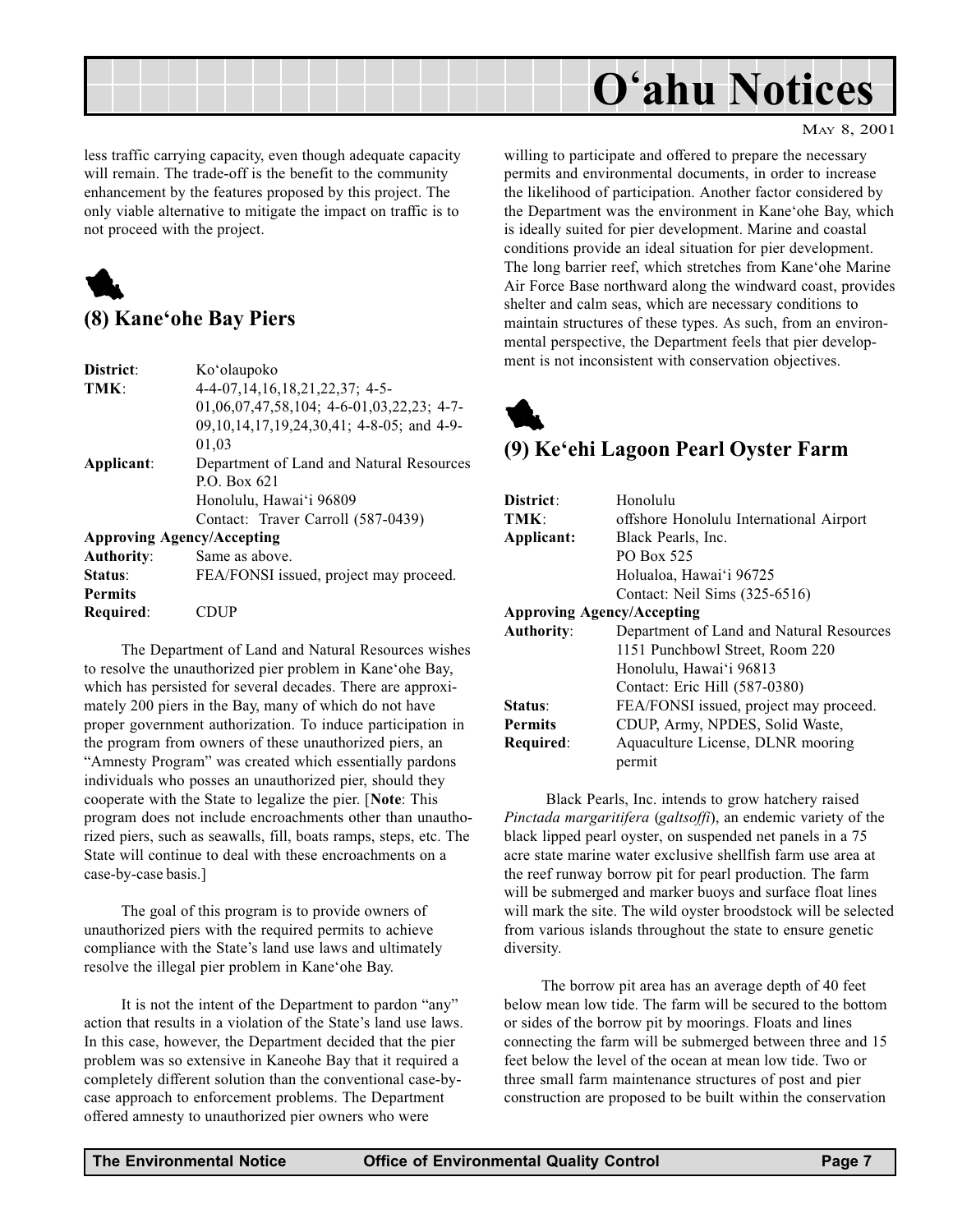#### <span id="page-7-0"></span>MAY 8, 2001

district. A maximum of four pontoon rafts would be moored within the farm area, would be moved within the farm or adjacent areas as needed and would be used to operate the farm.



#### (10) One'ula Beach Park Master Plan

| District:                         | 'Ewa                                   |
|-----------------------------------|----------------------------------------|
| TMK:                              | $9-1-11$ : 3-7 and $9-1-12$ : 25       |
| Applicant:                        | City and County of Honolulu            |
|                                   | Department of Design and Construction  |
|                                   | 650 South King Street, 9th Floor       |
|                                   | Honolulu, Hawai'i 96813                |
|                                   | Contact: Brian Suzuki (527-6316)       |
| <b>Approving Agency/Accepting</b> |                                        |
| <b>Authority:</b>                 | Same as above.                         |
| Consultant:                       | Wilson Okamoto & Associates, Inc.      |
|                                   | 1907 South Beretania Street, Suite 400 |
|                                   | Honolulu, Hawai'i 96826                |
|                                   | Contact: Earl Matsukawa (946-2277)     |
| Status:                           | FEA/FONSI issued, project may proceed. |
| <b>Permits</b>                    |                                        |
| Required:                         | SMA, building, grading                 |

The City and County of Honolulu Department of Design and Construction has prepared a Master Plan for One'ula Beach Park in anticipation of receiving an additional 9.365 acres of beachfront land adjacent to the existing park. The Master Plan proposes various improvements to the park and the expansion area in two phases.

Phase I consists of realigning the access road, relocating the multi-purpose field, additional parking, comfort stations, ADA beach access, and landscaping. Phase II improvements to the 9.365-acre expansion area will include a new multi-purpose community/recreation center, picnic and camping site, additional parking, comfort station, ADA beach access, and landscaping.



#### (11) Sand Island Wastewater Treatment Plant Modifications and Expansion

District: Honolulu TMK: 1-5-41:05 Applicant: City and County of Honolulu Department of Design and Construction 650 South King Street Honolulu, Hawai'i 96813 Contact: Cindy Masuoka (527-5843) Approving Agency/Accepting Authority: Same as above. Consultant: R.M. Towill Corporation 420 Waiakamilo Road, Suite 411 Honolulu, Hawai'i 96817 Contact: Brian Takeda (842-1133) Status: FEA/FONSI issued, project may proceed. Permits Required: SMA, Building, Grading, NPDES, Air

The Department of Design and Construction is proposing to expand and improve the Sand Island Wastewater Treatment Plant facility. The Sand Island Wastewater Treatment Plant serves the area from Moanalua-Aliamanu to Niu Valley-Paiko Peninsula.

The proposed improvements will improve the BOD and SS removal capability of the treatment plant and increase the capacity of the treatment plant. The main improvements will include the construction of a new Headworks facility, two new primary clarifiers, new odor control systems, and the refurbishment of the solids handling facilities. Other related improvements are the construction of several new pump stations; the installation of new sewage, drainage, and water lines; and the installation of new electrical facilities.

Construction of the project is scheduled to begin in November 2001 and be completed in February 2005. The preliminary construction cost estimate is \$300 million.

### Draft Environmental Impact **Statements**



#### (12) Kaunala Residential Subdivision

| District:  | Ko'olauloa                                |
|------------|-------------------------------------------|
| TMK:       | 5-8-003: 12 and 95; 5-8-006: 1-6 and 8-29 |
| Applicant: | Kaunala Beach Estates, LLC (formerly      |
|            | known as Commercial Investment Hawai'i,   |
|            | LLC)                                      |
|            | 43 Ahui Street                            |
|            | Honolulu, Hawai'i 96813                   |
|            | Contact: Mrs. Randolyn Grobe (523-0955)   |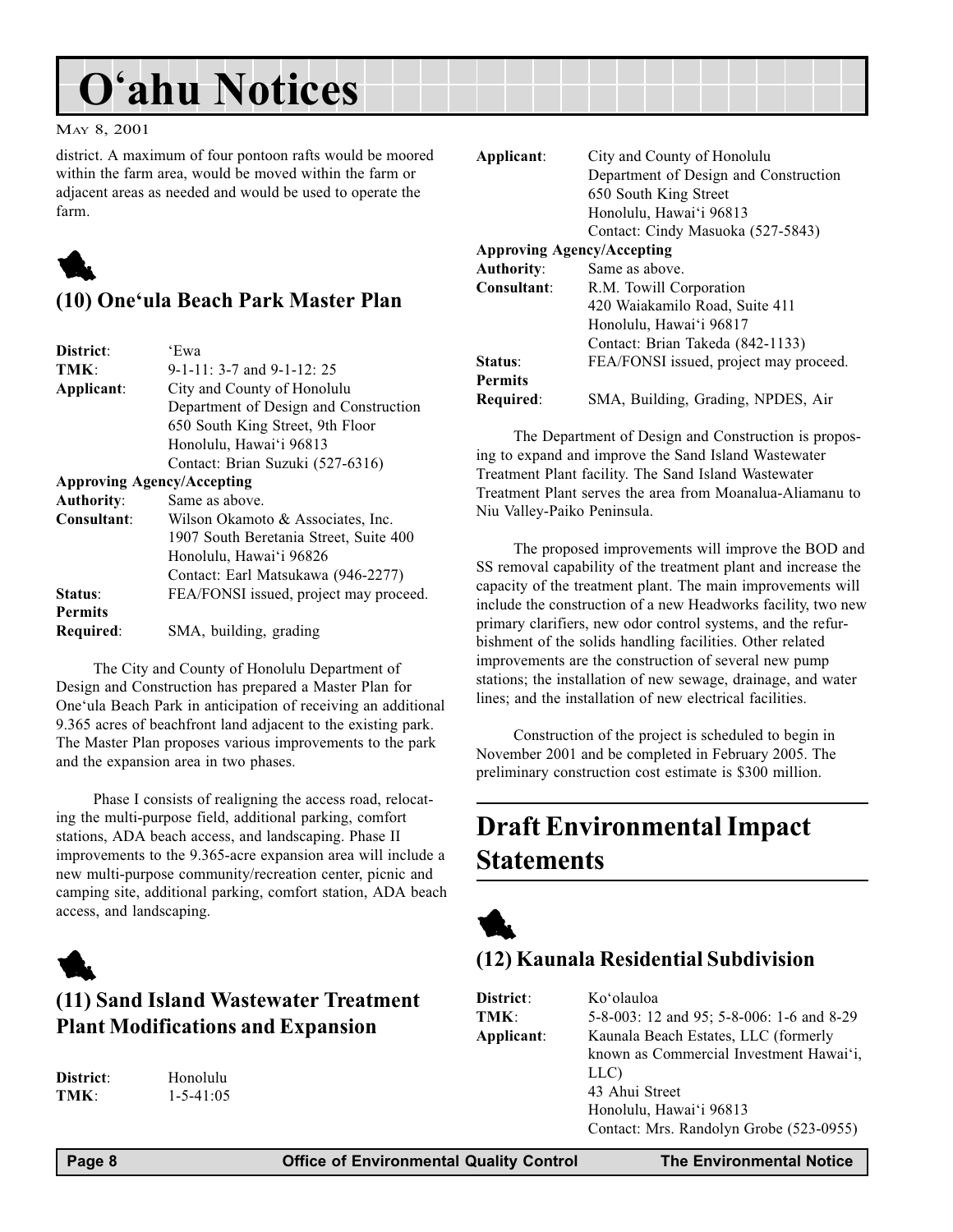#### MAY 8, 2001

#### <span id="page-8-0"></span>Approving Agency/Accepting

| <b>Authority:</b>     | City and County of Honolulu                 |
|-----------------------|---------------------------------------------|
|                       | Department of Planning and Permitting       |
|                       | 650 South King Street                       |
|                       | Honolulu, Hawai'i 96813                     |
|                       | Contact: Jeffrey Lee (527-6274)             |
| Consultant:           | Wilson Okamoto & Associates, Inc.           |
|                       | 1907 South Beretania Street, Suite 400      |
|                       | Honolulu, Hawai'i 96813                     |
|                       | Contact: Earl Matsukawa (946-2277)          |
| <b>Public Comment</b> |                                             |
| Deadline:             | June 22, 2001                               |
| Status:               | DEIS First Notice pending public comment.   |
|                       | Address comments to the applicant with      |
|                       | copies to the approving agency or accepting |
|                       | authority, the consultant and OEQC.         |
| <b>Permits</b>        |                                             |
| Required:             | SMA, grading, subdivision approval          |
|                       |                                             |

Kaunala Beach Estates, LLC, proposes to consolidate and subdivide approximately 19 acres of land located at Kaunala, O'ahu, Hawai'i to develop a residential subdivision. Several changes to the proposed project have been made since publication of the Environmental Impact Statement Preparation Notice (EISPN). The project site is now proposed to be subdivided into thirty-three parcels rather than thirty-one. Twenty-nine parcels ranging in size from approximately 10,000 square feet (s.f.) to over 30,000 s.f. will be sold in fee for single-family residential use. A private roadway serving the residential parcels will be developed on an approximately 1.29-acre parcel and the existing sewage treatment plant will occupy an approximately 9,000 s.f. parcel. A remnant parcel on the southwestern portion of the project site will now be granted to the adjacent landowner. A public shoreline access easement from Kamehameha will be provided near the access road to the subdivision. Single family residential improvements on the individual residential parcels will be made at the discretion of subsequent landowners. No new development will occur within the shoreline setback extending 60 feet inland from the certified shoreline.

In the EISPN the applicant had proposed to dedicate a 1.76 acre parcel of land to the city for park use. However, at the request of the City Department of Parks and Recreation, the applicant now proposes to dedicate approximately 1.47 acres of land to the City for park use and to construct a paved driveway and stream crossing to a city-owned parcel fronting the ocean identified as tax map key 5-8-06:07. The parcel is part of the city's Waialee Beach Park property. Dedication of the land and construction of the paved driveway will enable the City to improve Waialee Beach Park.

Improvements present at the site include four multifamily dwellings, twenty-one single-family dwellings and a small-scale sewage treatment plant. Four dwellings on the northwestern portion of the project site will be retained while the other dwellings will be demolished. The existing sewage treatment plant will be retained and will service the proposed subdivision.

### National Environmental Policy Act (NEPA)



#### (13) Proposed Replacement Outfall for Wastewater Treatment Plant at Fort Kamehameha, Pearl Harbor (Final EIS)

| District:                         | 'Ewa                                     |
|-----------------------------------|------------------------------------------|
| TMK:                              | $9 - 9 - 01:13$                          |
| Applicant:                        | Commanding Officer                       |
|                                   | Navy Public Works Center Pearl Harbor    |
|                                   | (Attn: Code 640)                         |
|                                   | Pearl Harbor, Hawai'i 96860-3139         |
|                                   | Contact: Reggie Puana (471-0963)         |
| <b>Approving Agency/Accepting</b> |                                          |
| <b>Authority:</b>                 | U.S. Navy                                |
|                                   | DASN (I&F) via Chief of Naval Operations |
|                                   | (N456)                                   |
|                                   | 2211 South Clark Pl                      |
|                                   | Crystal Plaza #5, Room 680               |
|                                   | Arlington, Virginia 22244-5108           |
|                                   | Contact: Ms. Kim DePaul, CNO N456C       |
|                                   | $(703-604-1233)$                         |
| Consultant:                       | SSFM International, Inc.                 |
|                                   | 501 Sumner Street, Suite 502             |
|                                   | Honolulu, Hawai'i 96817                  |
|                                   | Contact: Calvin Tsuda (531-1308)         |

The Department of the Navy announces the availability of the Final Environmental Impact Statement (FEIS) that was filed with the U.S. Environmental Protection Agency for a Proposed Replacement Outfall for the Wastewater Treatment Plant (WWTP) at Fort Kamehameha.

The proposed action is to construct a deep ocean outfall that will discharge treated effluent from the WWTP into the open coastal waters of Mamala Bay and will consist of a 42 inch diameter, 2.4-mile long pipeline, including a 656-ft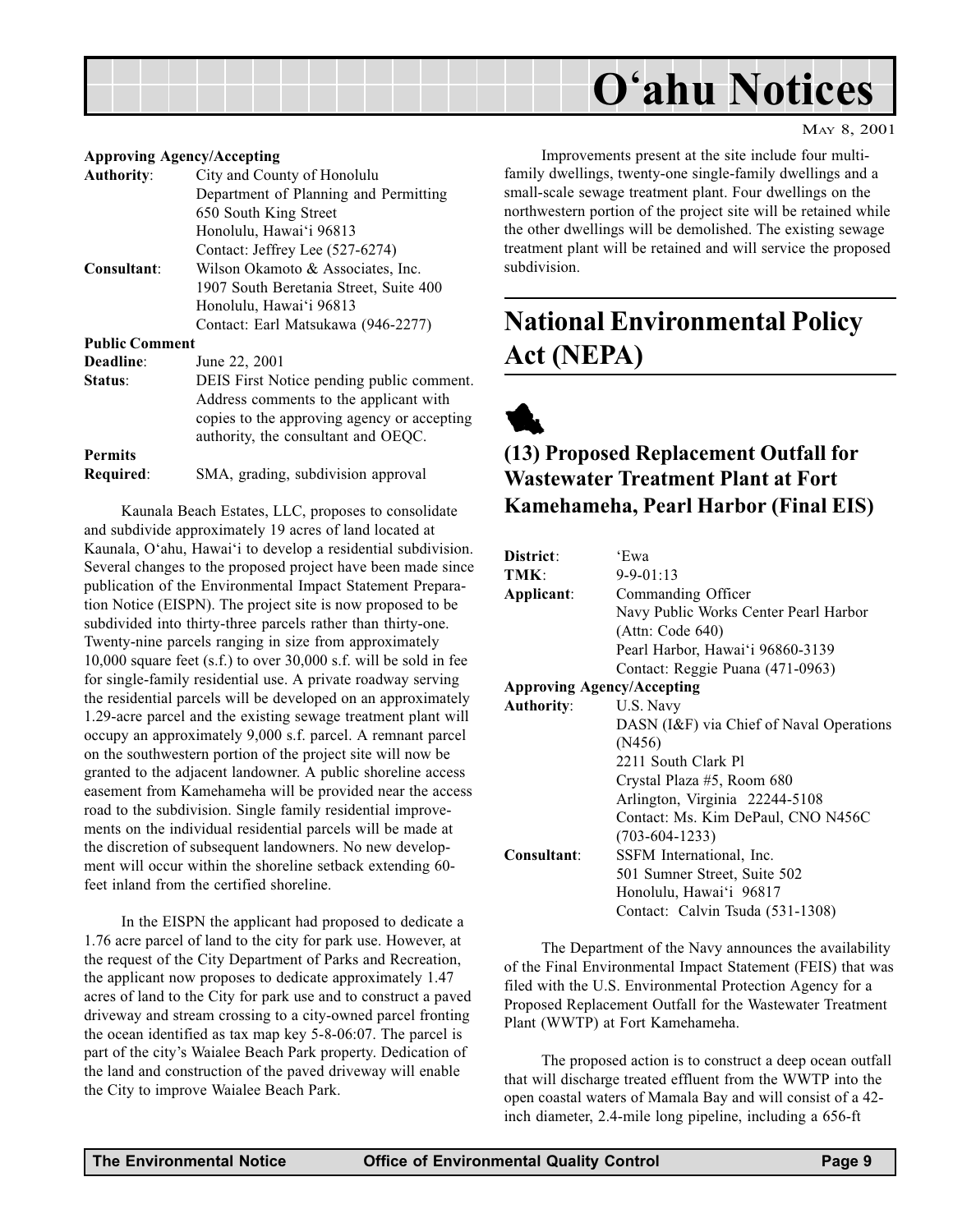#### <span id="page-9-0"></span>MAY 8, 2001

diffuser segment at a depth of 150 feet. The existing outfall at the WWTP discharges into the Pearl Harbor Estuary, which is classified as a Water Quality Limited Segment (WQLS) by the State of Hawai'i. The proposed outfall will eliminate the need to discharge treated wastewater into the WQLS.

The FEIS evaluates five alternatives to the proposed action. These alternatives include underground injection of effluent; "no action" (i.e., using the existing outfall indefinitely into the future); treatment plant upgrade; infiltration and evaporation of effluent; and effluent reuse. Evaluation of the alternatives presented is based on how well each meet the project's purpose and need, including the feasibility criteria. Alternatives determined to be infeasible are eliminated from further evaluation. The proposed action, underground injection, and "no action" are carried forward and analyzed in detail to ascertain and compare the extent of their environmental impacts. On the basis of these detailed analyses, the proposed action was chosen as the Navy's preferred alternative.

Various potential environmental impacts and issues are considered and analyzed in the FEIS, but none was found to be unmitigable for the proposed action. All of the potential impacts studied were found to be not significant on the environment.

Government agencies, elected officials, community organizations, and the general public are invited to review the FEIS and to provide statements during the current 30-day waiting period that ends on June 4, 2001. No decision on the proposed action will be made until the NEPA process has been completed.

The FEIS has been placed for viewing at various locations as follows: Hawai'i State (Main) Library, Salt Lake Moanalua Public Library, Aiea Public Library, Pearl City Public Library, and 'Ewa Beach Public & School Library.

A limited number of copies of the FEIS are available for filling single-copy requests to: Commander, Pacific Division, Naval Facilities Engineering Command, 258 Makalapa Drive, Suite 100, Pearl Harbor, Hawai'i 96860-3134 (Attention: Mr. Gary Kasaoka, Code PLN231GK); telephone (808) 471-9338; fax (808) 474-5909; or via the Internet at: KasaokaGS@efdpac.navfac.navy.mil.

### Previously Published Projects Pending Public Comments

#### Draft Environmental Assessments

| Applicant:                                 | Cocan Pointe Master Plan (Revised)<br>Haseko ('Ewa), Inc. |
|--------------------------------------------|-----------------------------------------------------------|
|                                            | 820 Mililani Street, Suite 820                            |
|                                            | Honolulu, Hawai'i, 96813                                  |
|                                            | Contact: Nelson W.G. Lee (536-3771)                       |
|                                            | <b>Approving Agency/Accepting</b>                         |
| <b>Authority:</b>                          | City and County of Honolulu                               |
|                                            | Department of Planning and Permitting                     |
|                                            | 650 South King Street                                     |
|                                            | Honolulu, Hawai'i 96813                                   |
|                                            |                                                           |
|                                            | Contact: Bob McGraw (547-7276)                            |
| <b>Public Comment</b>                      |                                                           |
| Deadline:                                  | May 23, 2001                                              |
|                                            | <b>Waikakalaua Network Operations Center</b>              |
|                                            |                                                           |
|                                            |                                                           |
| Applicant:                                 | Sandwich Isles Communications, Inc.                       |
|                                            | Pauahi Tower, 27th Floor                                  |
|                                            | 1001 Bishop Street                                        |
|                                            | Honolulu, Hawai'i 96813                                   |
|                                            | Contact: Larry Fukunaga (524-8400)                        |
|                                            | <b>Approving Agency/Accepting</b>                         |
|                                            | City and County of Honolulu                               |
|                                            |                                                           |
|                                            | 650 South King Street                                     |
|                                            | Honolulu, Hawai'i 96813                                   |
|                                            | Contact: Mike Watkins (523-4406)                          |
| <b>Authority:</b><br><b>Public Comment</b> | Department of Planning and Permitting                     |
| Deadline:                                  | May 23, 2001                                              |

#### Waipahu Adult Day Health Care and Children's Day Care Center

Applicant: Waipahu Community Foundation 94-444 Kipou Street Waipahu, Hawai'i 96797 Contact: Calvin Kawamoto (677-9455) Approving Agency/Accepting Authority: City and County of Honolulu

Department of Community Services 715 South King Street Honolulu, Hawai'i 96813 Contact: Arnold Wong (547-7231)

#### Public Comment

**Deadline:** May 23, 2001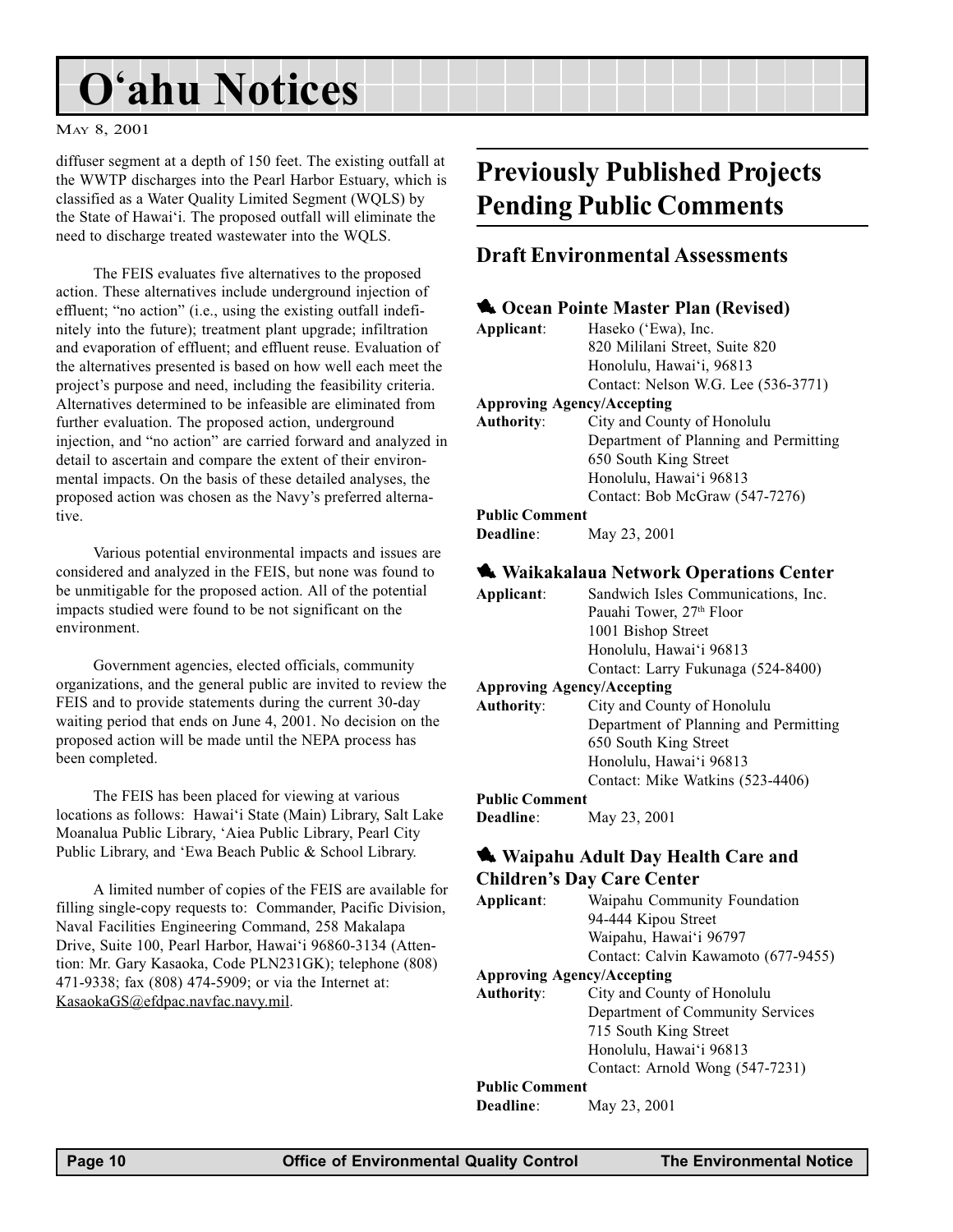<span id="page-10-0"></span>

#### Final Environmental Impact Statements

#### **West Mamala Bay Facilities Plan**

#### Applicant: City and County of Honolulu Department of Design and Construction 650 South King Street, 14th Floor Honolulu, Hawai'i 96813 Contact: Bill Liu (523-4551)

#### Approving Agency/Accepting

 $2 \t1 \t2 \t2 \t3$ 

| <b>Authority:</b> | City and County of Honolulu               |
|-------------------|-------------------------------------------|
|                   | Department of Planning and Permitting     |
|                   | 650 South King Street, 7th Floor          |
|                   | Honolulu, Hawai'i 96813                   |
|                   | Contact: Randall Fujiki (523-4432)        |
| Status:           | FEIS currently being reviewed by the City |
|                   | and County of Honolulu, Department of     |
|                   | Planning and Permitting.                  |



## Maui Notices

### Draft Environmental **Assessments**



#### (1) Central Maui Landfill Expansion & Related Improvements Entrance Facility

| District:                         | Wailuku                                  |
|-----------------------------------|------------------------------------------|
| TMK:                              | $3 - 8 - 003:25$                         |
| Applicant:                        | County of Maui, Department of Public     |
|                                   | Works & Waste Management                 |
|                                   | 200 South High Street                    |
|                                   | Wailuku, Hawai'i 96793                   |
|                                   | Contact: Elaine Baker (270-7872)         |
| <b>Approving Agency/Accepting</b> |                                          |
| <b>Authority:</b>                 | Same as above.                           |
| Consultant:                       | R.M. Towill Corp.                        |
|                                   | 420 Waiakamilo Road, Suite 411           |
|                                   | Honolulu, Hawai'i 96817                  |
|                                   | Contact: Greg Hiyakumoto (842-1133)      |
| <b>Public Comment</b>             |                                          |
| Deadline:                         | June 7, 2001                             |
| Status:                           | DEA First Notice pending public comment. |
|                                   | Address comments to the applicant with   |
|                                   | copies to the consultant and OEQC.       |
| <b>Permits</b>                    |                                          |
| Required:                         | LUC Special Use, Building, Grading       |
|                                   |                                          |

The applicant, the County of Maui, Department of Public Works and Waste Management, proposes to construct an entrance facility to the Central Maui Landfill expansion and related improvements in Pu'unene, Maui, Hawai'i. The entrance facility will occupy approximately 5.3 acres on TMK: (2) 3-8-003:25 on the northwest corner portion of the 29.34 acre landfill parcel, Phase IV, which is designated for use as landfill in the Environmental Impact Statement accepted by the County in April 1996. The entrance facility will provide direct access to the Phase IV landfill expansion from Pulehu Road. Related landfill improvements involve liner details, leachate, landfill gas, and stormwater management for the entire expansion site which occupies 90 acres as Phase IV, Phase V currently quarried by Ameron, and Phase VI, currently cultivated in sugarcane by Hawaiian Commercial and Sugar Company and to be quarried by Ameron in the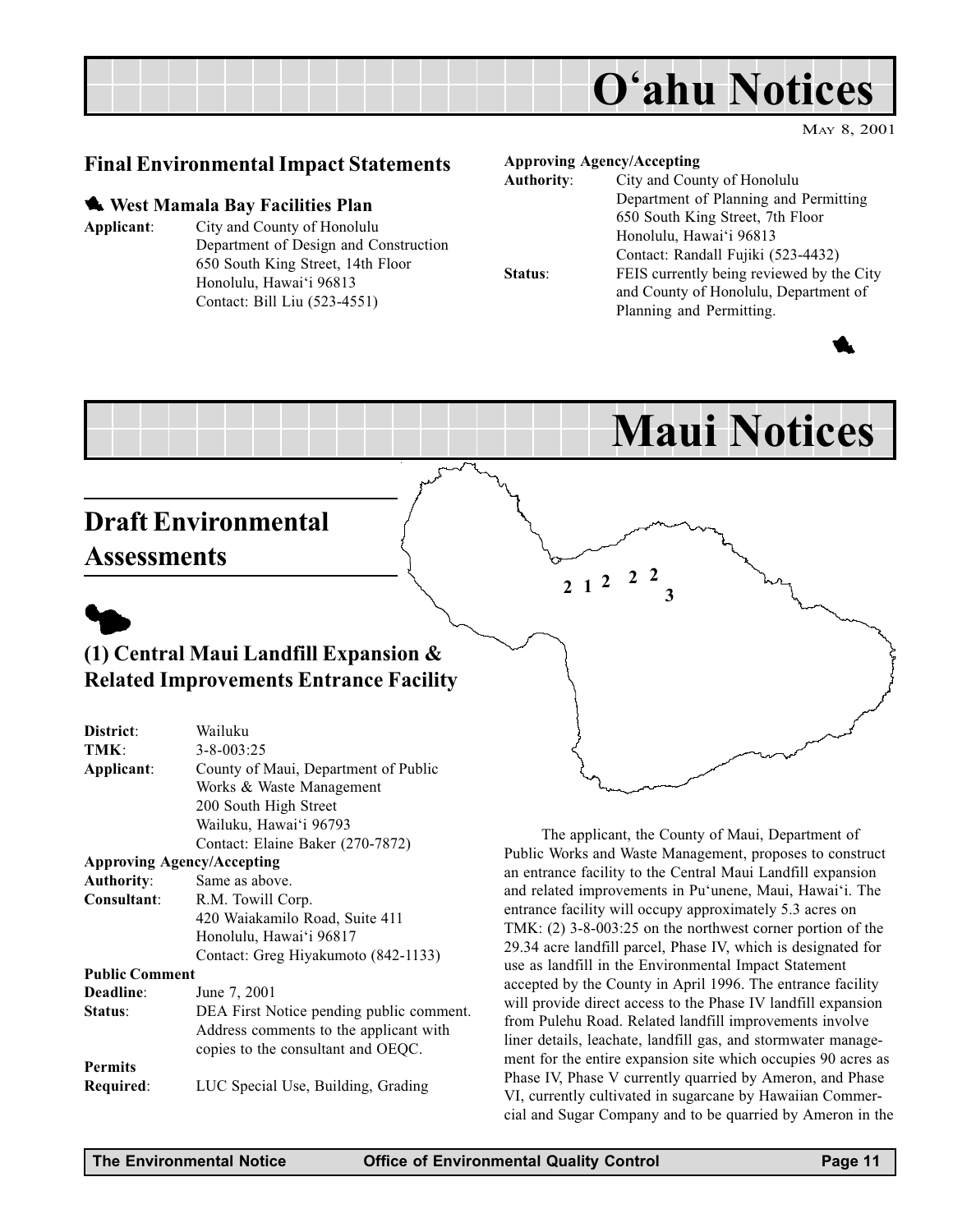## <span id="page-11-0"></span>Maui Notices

#### MAY 8, 2001

future. The proposed entrance facility includes an entry road, a perimeter road configured as a one-way loop, self-haul recycling area, self-haul disposal area, reuse center for materials exchange, scale and scale house, office and employee facility, wash slab, and water, septic, power infrastructure. The entrance facility will provide residents and small commercial customers an opportunity to recycle as well as dispose of their refuse away from the landfill working face. They will dispose of refuse in compactors and recycle in bins and roll-off containers. These areas will be monitored so that waste can be screened. Only commercial customers and County trucks will dispose at the working face which can be kept to minimal size for better litter control. Fencing will secure the site and landscaping will provide a windbreak and visual barrier.

### Environmental Impact Statement Preparation Notices (EISPN)



#### (2) East Maui Water Development Plan

|                                   |                                         | District:             | Makawao                                 |
|-----------------------------------|-----------------------------------------|-----------------------|-----------------------------------------|
| District:                         | Makawao                                 | TMK:                  | 2-3-007:008                             |
| TMK:                              | $2-05, 2-07, 3-08$                      | Applicant:            | Maui Land & Pineapple Company, Inc.     |
| Applicant:                        | County of Maui                          |                       | P.O. Box 187                            |
|                                   | Department of Water Supply              |                       | Kahului, Hawai'i 96732                  |
|                                   | 200 South High Street                   |                       | Contact: Warren Suzuki (877-3882);      |
|                                   | Wailuku, Hawai'i 96793                  |                       | Robert McNatt (877-3874)                |
|                                   | Contact: David Craddick (270-7816)      |                       | <b>Approving Agency/Accepting</b>       |
| <b>Approving Agency/Accepting</b> |                                         | <b>Authority:</b>     | County of Maui Planning Department      |
| <b>Authority:</b>                 | County of Maui                          |                       | 250 S. High Street                      |
|                                   | Board of Water Supply                   |                       | Wailuku, Hawai'i 96793                  |
|                                   | 200 South High Street                   |                       | Contact: Colleen Suyama (270-7735)      |
|                                   | Wailuku, Hawai'i 96793                  | Consultant:           | Group 70 International, Inc.            |
|                                   | Contact: David Craddick (270-7816)      |                       |                                         |
| Consultant:                       | Mink & Yuen, Inc.                       |                       | 925 Bethel Street, 5th Floor            |
|                                   | 1670 Kalakaua Avenue, Suite 605         |                       | Honolulu, Hawai'i 96813                 |
|                                   | Honolulu, Hawai'i 96826                 |                       | Contact: Jeff Overton (523-5866)        |
|                                   | Contact: George Yuen (943-1822)         | <b>Public Comment</b> |                                         |
| <b>Public Comment</b>             |                                         | Deadline:             | June 7, 2001                            |
| Deadline:                         | June 7, 2001                            | Status:               | EISPN First Notice pending public com-  |
| Status:                           | EISPN First Notice pending public com-  |                       | ment. Address comments to the applicant |
|                                   | ment. Address comments to the applicant |                       | with copies to the approving agency or  |
|                                   |                                         |                       | accepting authority, the consultant and |
|                                   | with copies to the approving agency or  |                       | OEQC.                                   |
|                                   | accepting authority and OEQC.           | <b>Permits</b>        | State District Boundary Amendment,      |
| <b>Permits</b>                    |                                         | Required:             | County Community Plan Amendment,        |
| Required:                         | NPDES, CWRM, CDUA, Grading              |                       | Change in Zoning                        |
|                                   |                                         |                       |                                         |

The East Maui Water Development Plan, which is located in the Ha'iku District of Maui, provides for the design and construction of water transmission lines, storage reservoirs, and the drilling of ten basal wells of a maximum capacity of approximately 16 million gallons a day. It is designed to meet the water needs of the Central Maui Water District until the year 2012. The principal element of the plan is a 36-inch transmission main extending from the proposed wells to the existing 36-inch Central Maui transmission pipeline. Intermediate connections to the Central Maui Transmission pipeline are proposed at Pa'ia, Haleakala Highway, and Pu'unene. The transmission main will also be extended east from Hamakuapoko across Maliko Gulch and into the Ha'iku area. A total of 86,000 feet of 36-inch transmission main and about 24,000 feet of connecting pipes are involved. A major impact of this project would be on groundwater aquifers and possibly streams. Water quality may also be an issue. By the year 2004, the estimated cost of the project is nearly \$50 million.



#### (3) Upcountry Town Center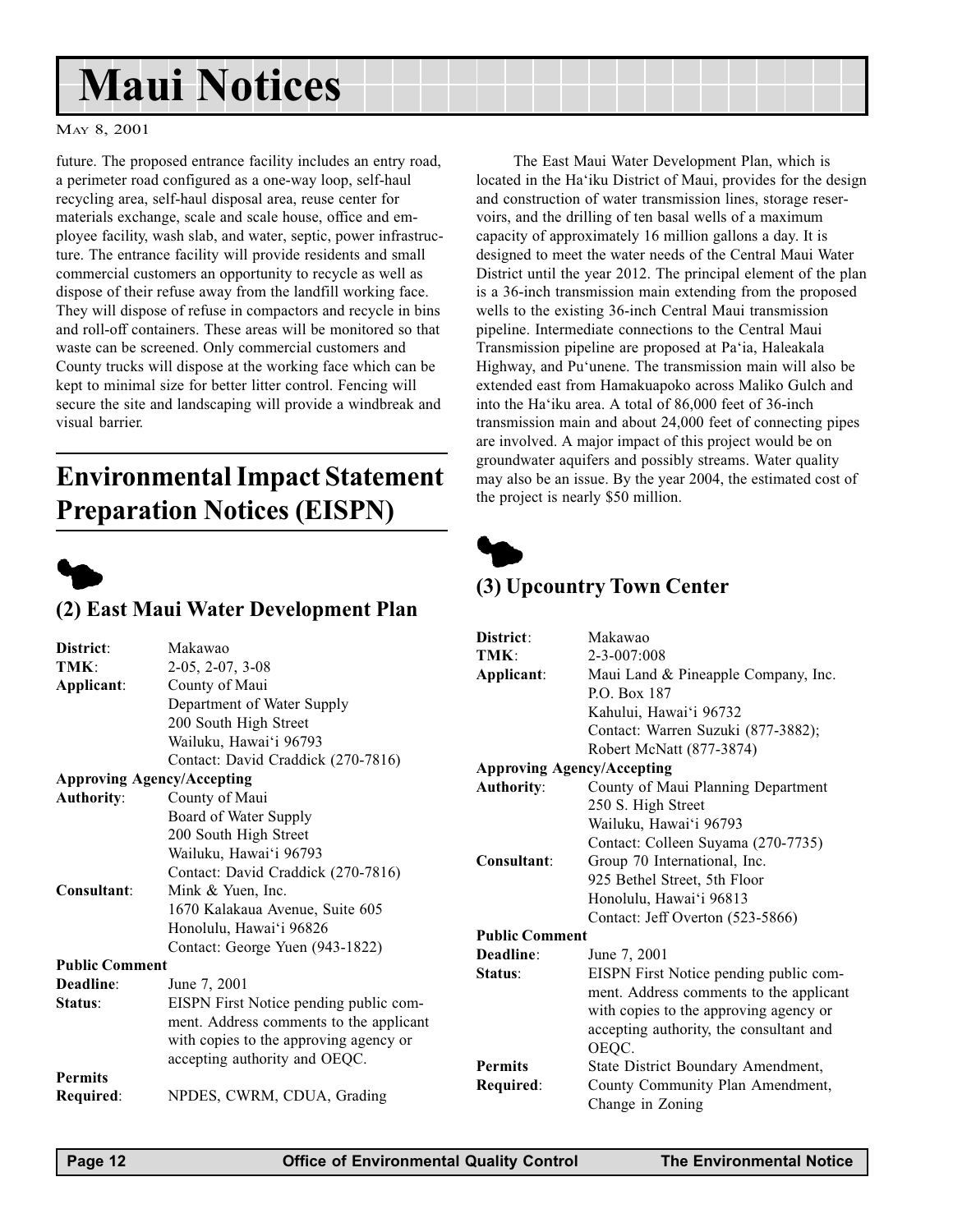## Maui Notices

MAY 8, 2001

<span id="page-12-0"></span>Maui Land & Pineapple Company, Inc. is proposing to improve approximately 40 acres of agricultural land into a rural country town center development. New uses include commercial, office and civic space, cottage industrial lots and a senior residential component. Associated parking and improved road circulation are also proposed within the master development plan.

The proposed Upcountry Town Center will serve local residents, businesses and visitors through a variety of uses. Quality retail, governmental, senior living and office space are in demand in the area because of an enhanced economy and larger local populations. This project intends to meet needs identified by members of the community while maintaining the distinctive Upcountry Maui character and creating a sense of place in a central area for the region. Open space is also an important component of the project. A new green corridor will provide an open space buffer between the Pukalani Bypass Highway and the Upcountry Town Center.

The Upcountry Town Center Master Plan includes approximately 10-acres of open space designed as a buffer between Pukalani Bypass Highway and the uses of the Center. This area will be landscaped consistent with the surrounding Upcountry environment and may include recreational features such as pedestrian and equestrian trails. The entire development is intended to provide a centralized local gathering place providing a venue for community services, activities, festivals and outdoor markets.

Preliminarily, the following approvals and permits will be needed: a Land Use Distirct Boundary Amendment (from Ag to Urban) from the State of Hawai'i, Department of Business and Economic Development, a Makawao-Pukalani-Kula Community Plan Amendment (from Ag to PD, Project District) from the County of Maui and a Re-zoning or Project District Approval by the County of Maui.

### Previously Published Projects Pending Public Comments

#### Draft Environmental Assessments

#### $\blacklozenge$  Lahaina Water Treatment Facility Modifications

| Applicant:                        | County of Maui                     |
|-----------------------------------|------------------------------------|
|                                   | Department of Water Supply         |
|                                   | P.O. Box 1109                      |
|                                   | Wailuku, Hawai'i 96793             |
|                                   | Contact: David Craddick (270-7816) |
| <b>Approving Agency/Accepting</b> |                                    |
|                                   | <b>Authority:</b> Same as above.   |
| <b>Public Comment</b>             |                                    |
| <b>Deadline:</b>                  | May 23, 2001                       |
|                                   |                                    |

#### <sup>4</sup> Olowalu After-The-Fact Landscaping, Dredging and Wharf Construction

Applicant: Olowalu Elua Associates, LLC 173 Ho 'Ohana Street, Suite 201 Kahului, Hawai'i 96732 Contact: Bob Horcajo (877-2434)

#### Approving Agency/Accepting

Authority: Department of Land and Natural Resources P.O. Box 621 Honolulu, Hawai'i 96809 Contact: Eric Hill (587-0380)

#### Public Comment

**Deadline:** May 23, 2001

**d**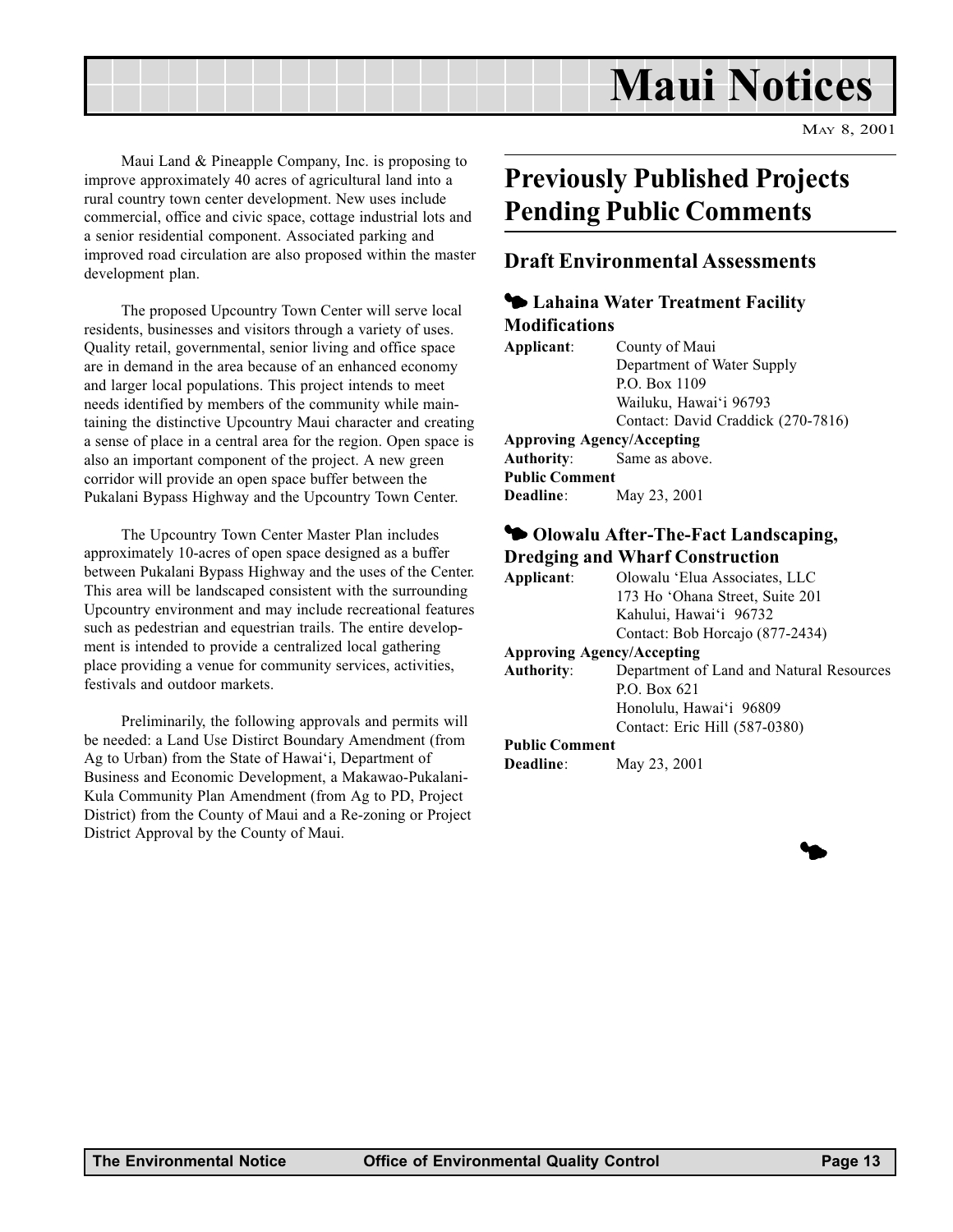## <span id="page-13-0"></span>Lana'i Notices

MAY 8, 2001

### Final Environmental Assessments/Findings of No Significant Impacts (FONSI)

### $\bullet$  $(1)$  Lands of Lana'i

| District:         | Lana'i                                  |
|-------------------|-----------------------------------------|
| TMK:              | $4 - 9 - 02:57$                         |
| Applicant:        | Department of Hawaiian Home Lands       |
|                   | P.O. Box 1879                           |
|                   | Honolulu, Hawai'i 96805                 |
|                   | Contact: Michele Otake (587-6451)       |
|                   | <b>Approving Agency/Accepting</b>       |
| <b>Authority:</b> | Same as above                           |
| Consultant:       | Townscape, Inc.                         |
|                   | 900 Fort Street Mall, Suite 1160        |
|                   | Honolulu, Hawai'i 96813                 |
|                   | Contact: Joanne Hiramatsu (536-6999)    |
| Status:           | FEA/FONSI issued, project may proceed.  |
| <b>Permits</b>    | Grading, Building, County Subdivision   |
| Required:         | Plan Approval, Erosion and Dust Control |
|                   | Plan                                    |

The Department of Hawaiian Home Lands (DHHL) is planning to develop approximately 136 single family lots and 20 multi-family/kupuna housing units for the purpose of providing homes for native Hawaiian beneficiaries on Lana'i, deeded to DHHL in 1999. A five-acre park and community center complex are also planned as part of this project. Sandwich Isles Communications, Inc. will be constructing a 2,000 square feet switching facility and offices, and a 4,000 square feet warehouse at the community center site. The project is tentatively identified as "Lands of Lana'i" and consists of one lot totaling 50 acres that was previously used for pineapple cultivation. Access to the site will be via Fifth Street.

Single family lot sizes will average 10,000 square feet and multi-family/kupuna housing will have a density of approximately 10 units per acre. Sewer service will be provided to the site via the extension of the County sewer system. Potable water service will be provided by extending the existing Lanai Company water system into the site.



Drainage facilities will be constructed such that there will be no increase in the volume of storm water leaving the site and entering the existing drainage system. Maui Electric Company will provide electric service and Hawaii Cablevision will provide cable television service. Sandwich Isles Communications, Inc. will provide telephone service to the site and is proposing to construct a switching facility and warehouse at the 5-acre Community Center site. All utilities will be placed underground.

Environmental studies were performed on the site and there were no proposed, rare, threatened, or endangered plants or animals on the site. Cultural resources of significance were not found on the site and past cultural practices are not known to be performed at the site.

This is the first DHHL project on Lana'i, as the island has been privately owned since the inception of the Hawaiian Home Lands program in 1920. This project is being developed to implement the objectives of the Hawaiian Homes Commission Act of 1920, as amended.

**1**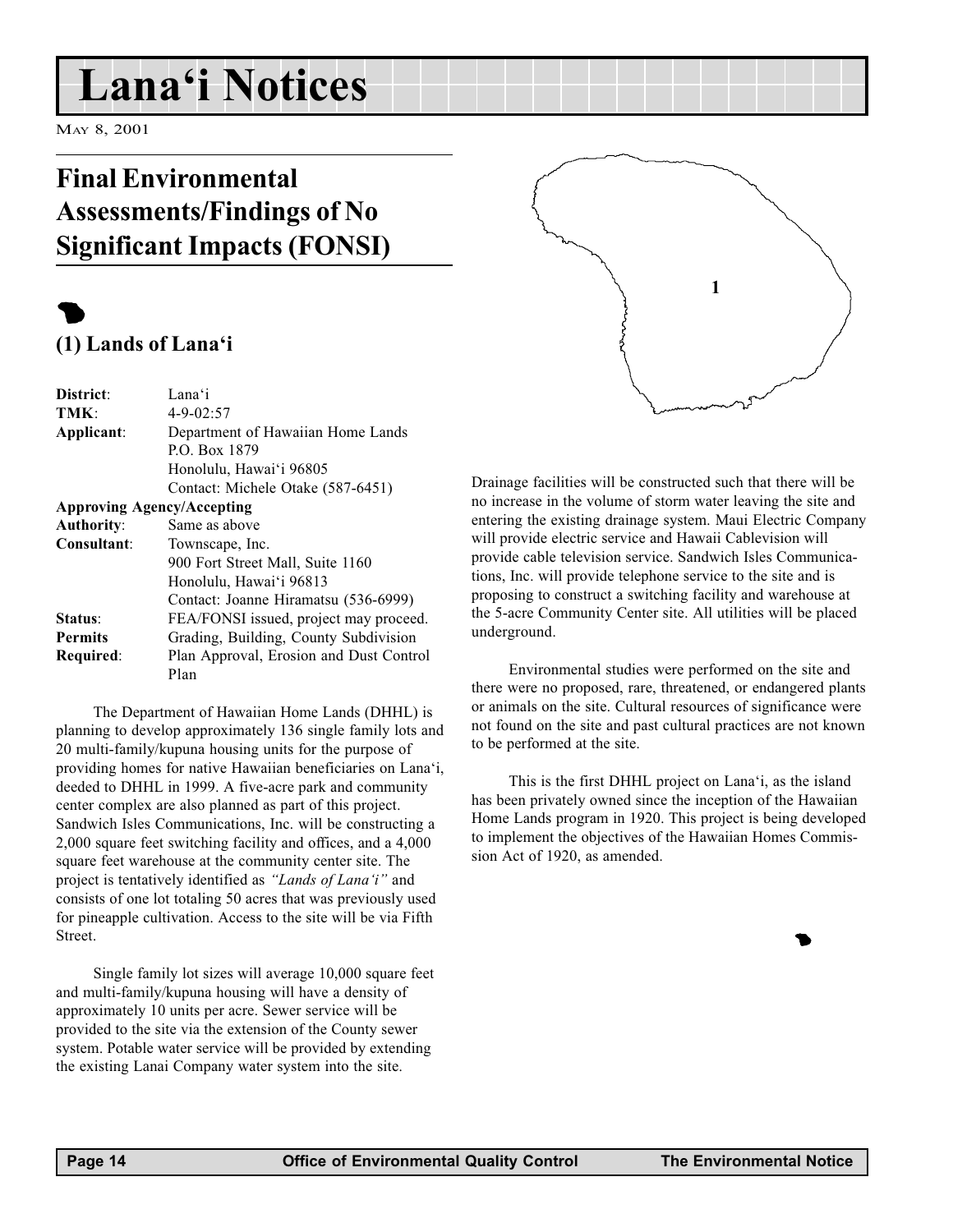## Hawai'i Notices

### <span id="page-14-0"></span>Draft Environmental **Assessments**

## $\blacktriangleright$

#### (1) Kaupulehu Roadway and Water System Expansion

| District:             | North Kona                                  |
|-----------------------|---------------------------------------------|
| TMK:                  | $7 - 2 - 03:03$                             |
| Applicant:            | PIA - Kona Limited Partnership              |
|                       | P.O. Box 803                                |
|                       | Kamuela, Hawai'i 96743                      |
|                       | Contact: Roger Harris (881-9500)            |
|                       | <b>Approving Agency/Accepting</b>           |
| <b>Authority:</b>     | Department of Land and Natural Resources    |
|                       | 1151 Punchbowl Street, Room 220             |
|                       | Honolulu, Hawai'i 96813                     |
|                       | Contact: Eric Hill (587-0380)               |
| Consultant:           | Belt Collins Hawai'i                        |
|                       | 680 Ala Moana Blvd. Suite 100               |
|                       | Honolulu, Hawai'i 96813                     |
|                       | Contact: Lee Sichter (521-5361)             |
| <b>Public Comment</b> |                                             |
| Deadline:             | June 7, 2001                                |
| Status:               | DEA First Notice pending public comment.    |
|                       | Address comments to the applicant with      |
|                       | copies to the approving agency or accepting |
|                       | authority, the consultant and OEQC.         |
| <b>Permits</b>        |                                             |
| Required:             | CDUP, Grading                               |
|                       |                                             |

A roadway connecting Queen Ka'ahumanu Highway to a golf course and water system improvements are proposed. Water system improvements would include potable and irrigation water improvements. The project would also include a series of test drillings to determine the optimal size of a percolation area to be located immediately mauka of twin drainage culverts which presently extend under the highway.

The land parcel consists of approximately 7835 acres. Groundcover is comprised largely of 'a'a and pahoehoe lava flows with sparse vegetative cover consisting predominantly of fountain grass. The land generally slopes at 3%. At present, the following infrastructure or structures exist on the parcel: numerous archaeological sites; two prehistoric maukamakai trails; a jeep trail; one 69 kilivolt electrical transmission line suspended from poles and located about 2,400 feet



mauka of and parallel to Queen Ka'ahumanu Highway; an electrical substation; one water influent and irrigation line extending across the property mauka to makai; one 0.02 million gallon potable water tank; one 0.5 million gallon potable water tank; and one 2 million gallon irrigation reservoir.

### $\blacktriangleright$ (2) Piha Kahuku Organic Farm

| District:                         | North Hilo                                  |
|-----------------------------------|---------------------------------------------|
| TMK:                              | $3-2-04:43$ and 44                          |
| Applicant:                        | G.B. Hajim                                  |
|                                   | P.O. Box 373                                |
|                                   | Hakalau, Hawai'i 96710                      |
|                                   | Contact: Karen Akiba (963-5482)             |
| <b>Approving Agency/Accepting</b> |                                             |
| <b>Authority:</b>                 | Department of Land and Natural Resources    |
|                                   | P.O. Box 621                                |
|                                   | Honolulu, Hawai'i 96809                     |
|                                   | Contact: Masa Alkire (587-0385)             |
| <b>Public Comment</b>             |                                             |
| Deadline:                         | June 7, 2001                                |
| Status:                           | DEA First Notice pending public comment.    |
|                                   | Address comments to the applicant with      |
|                                   | copies to the approving agency or accepting |
|                                   | authority and OEQC.                         |
| <b>Permits</b>                    |                                             |
| Required:                         | DUA                                         |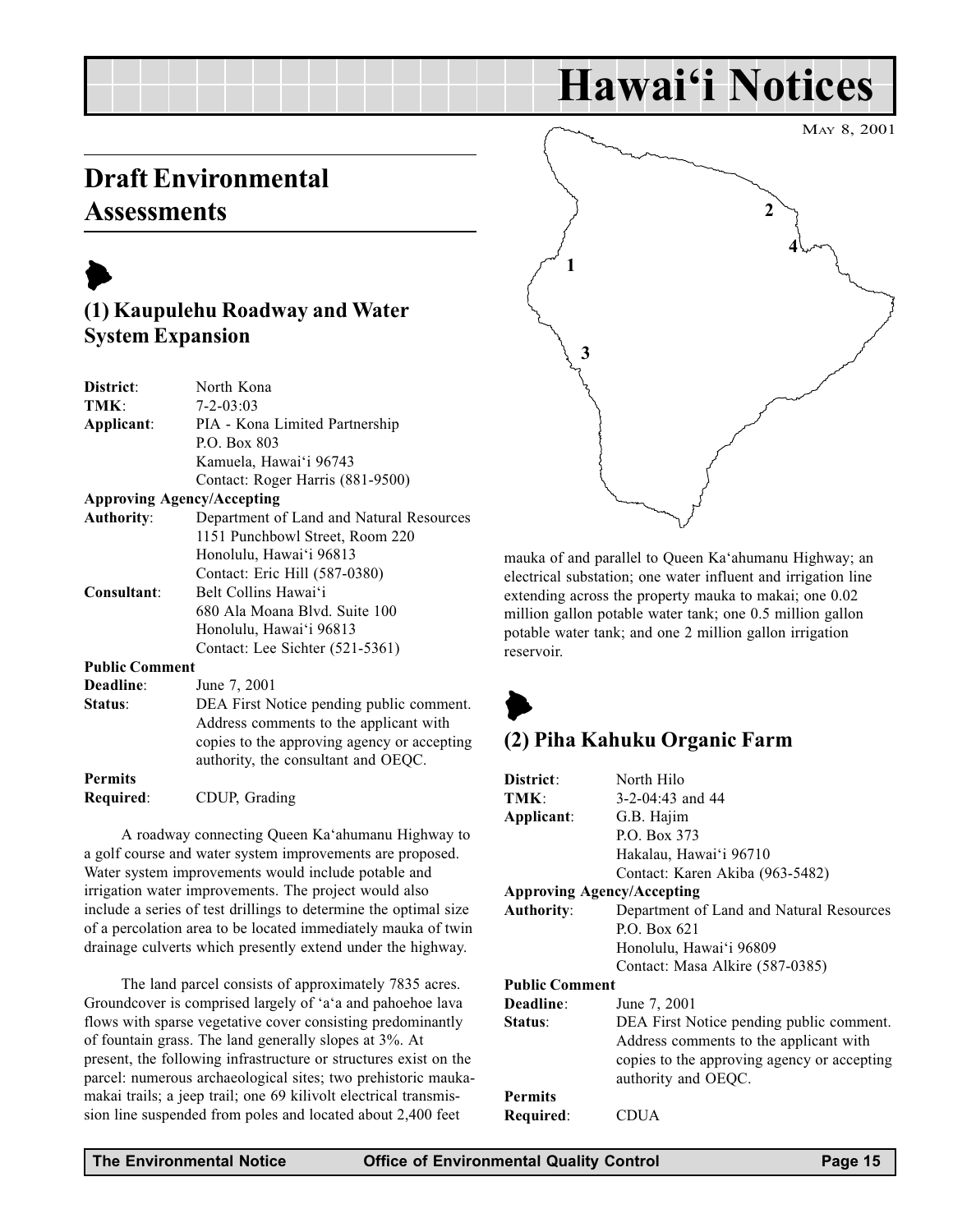## <span id="page-15-0"></span>Hawai'i Notices

#### MAY 8, 2001

The Applicant is seeking approval of an organic family farm on two parcels above the town of Ninole on the Hamakua coast of the Big Island. The two parcels are in the General Conservation Subzone. All planned uses are within the statutes of this subzone. No herbicides or pesticides will ever be used on this parcel.

The planned uses include the removal of noxious species, the planting of a garden, establishment of a small scale timber farm, a non-commercial fruit orchard, a native forest restoration area, and a kalo patch. To support these activities, the applicant plans to build a workshed, shadehouse and water catchment system. To facilitate access and control erosion, the applicant will improve the existing jeep roads.

### Final Environmental Assessments/Findings of No Significant Impacts (FONSI)



#### $(3)$  Ali'i Highway 16-Inch Water Transmission Main

| District:                         | South Kona                                    |
|-----------------------------------|-----------------------------------------------|
| TMK:                              | 7-5:19, 20 (por); 7-6:13-19, 25 (por); 7-7:4, |
|                                   | $8$ (por); 7-8:10 (por)                       |
| Applicant:                        | County of Hawai'i                             |
|                                   | Department of Water Supply                    |
|                                   | 25 Aupuni Street                              |
|                                   | Hilo, Hawai'i 96720                           |
|                                   | Contact: Glenn Ahuna (961-8660)               |
| <b>Approving Agency/Accepting</b> |                                               |
| <b>Authority:</b>                 | Same as above                                 |
| Consultant:                       | R.M. Towill Corporation                       |
|                                   | 420 Waiakamilo Road, Suite 411                |
|                                   | Honolulu, Hawai'i 96817                       |
|                                   | Contact: Chester Koga (842-1133)              |
| Status:                           | FEA/FONSI issued, project may proceed.        |
| <b>Permits</b>                    |                                               |
| Required:                         | <b>NPDES</b>                                  |

The Department of Water Supply (DWS), County of Hawai'i, proposes to install a 16-inch waterline within the proposed Ali'i Highway right-of-way from Queen

Ka'ahumanu Highway to Ali'i Drive at Keauhou in the South Kona District. The water line is to be located within the proposed Ali'i Highway alignment and is scheduled for construction simultaneously with the highway project. The purpose of the proposed 16-inch waterline is to relieve the demand on the existing water main at Royal Poinciana Drive and to provide the infrastructure necessary to meet future water demand based on expected private and public sector development in the area served by the new highway.

Construction activities associated with the proposed highway and waterline project will generate short-term impacts in the form of fugitive dust, exhaust emissions, and construction noise. These impacts are temporary in nature and will be mitigated through best management practices developed for the Ali'i Highway Alignment project. Impacts to cultural and historic resources are to be minimized or eliminated thorough a Phased Mitigation Program and Data Recovery Plan developed in compliance with National Advisory Council on Historic Preservation regulations and in cooperation with the State of Hawai'i Historic Preservation Office.

The proposed project is not anticipated to have negative impacts on rare, threatened, or endangered species, or their habitats. The project will not adversely affect public welfare, water quality, visual resources, or surrounding land uses. Installation of the waterline will facilitate development along Ali'i Highway. No zoning changes are required by the project. Installation of the waterline supports the long range development strategy for the area, as expressed in the Hawai'i County General Plan and the Kona Regional Plan.

### $\blacktriangleright$ (4) Newton Nine-Parcel Family Subdivision

| District:                         | South Hilo                            |
|-----------------------------------|---------------------------------------|
| TMK:                              | $2 - 4 - 08:33$                       |
| Applicant:                        | The Newton Family Limited Partnership |
|                                   | P.O. Box $426$                        |
|                                   | Kailua, Hawai'i 96734                 |
|                                   | Contact: Dr. George Newton (247-5524) |
| <b>Approving Agency/Accepting</b> |                                       |
| Authority:                        | Land Use Commission                   |
|                                   | P.O. Box 2359                         |
|                                   | Honolulu, Hawai'i 96804-2359          |
|                                   | Contact: Bert Saruwatari (587-3822)   |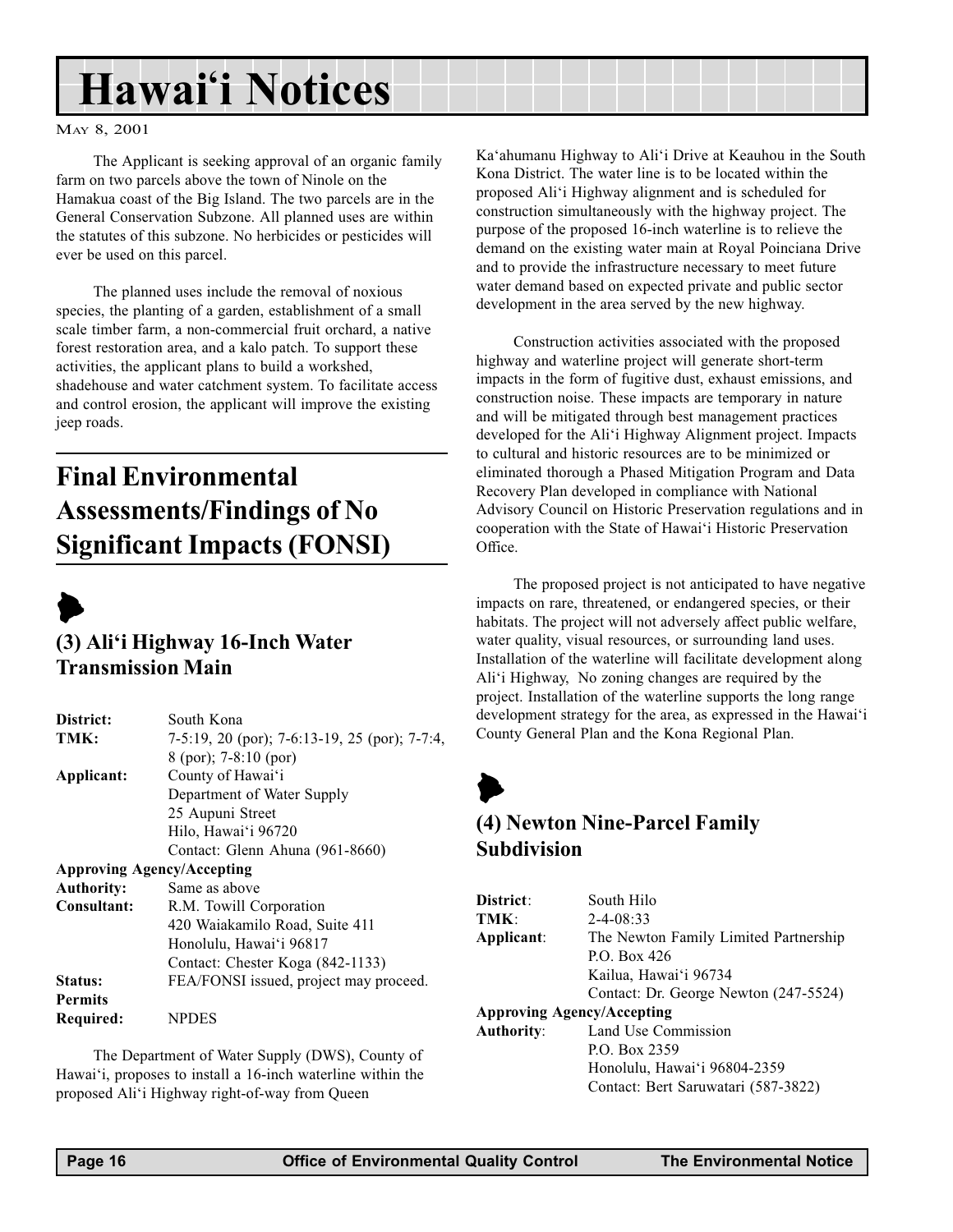<span id="page-16-0"></span>

| Consultant:    | Belt Collins Hawai'i                   |
|----------------|----------------------------------------|
|                | 680 Ala Moana Boulevard, First Floor   |
|                | Honolulu, Hawai'i 96813                |
|                | Contact: Glen Koyama (521-5361)        |
| Status:        | FEA/FONSI issued, project may proceed. |
| <b>Permits</b> | Land Use Boundary Amendment, County    |
| Required:      | General Plan & Zoning Amendments;      |
|                | Subdivision & Grading Permits          |

The Newton Family, who owns a 1,645.8-acre property in South Hilo, Hawai'i, is requesting an amendment to the State Land Use District boundary of the Conservation District in order to reclassify approximately 885.4 acres or 54 percent of its property from Conservation to Agricultural. This reclassification would enable the Newton Family to subdivide the reclassified area into eight parcels ranging in size from 80 acres to approximately 150 acres. The remaining area of the property will be kept in the Conservation District and will constitute a separate parcel.

The proposed subdivision is intended primarily to provide individual agricultural home sites for members of the Newton Family. Although the proposed parcels are large, the members of the Newton Family are expected to use only a small portion of their respective parcels for a dwelling and possible agricultural activities leaving the large remainder portion in its natural state.

The proposed subdivision will be served by a private access from Wilder Road, a County right-of-way that connects with Kaumana Drive. The access is located within an existing easement that is unimproved and will require a paved road. Alternatively, access may be provided from an existing County Water Supply Department service road located near the Newton Family's existing access easement. The 3,000foot long alternative access will traverse three private properties and a Hawai'i Electric Light Company access easement before entering the Newton Family's property from the northeast.

### Previously Published Projects Pending Public Comments

#### Environmental Impact Statement Preparation Notices (EISPN)

#### 6 China-U.S. Center

| Applicant:            | GEO International Explorer, Inc.   |
|-----------------------|------------------------------------|
|                       | 13-1F, 336 Tun Hua S. Road         |
|                       | Sec. 1, Taipei 106, Taiwan         |
|                       | Republic of China                  |
|                       | Contact: Ron Terry (982-5831)      |
|                       | <b>Approving Agency/Accepting</b>  |
| <b>Authority:</b>     | University of Hawai'i at Hilo      |
|                       | 200 W. Kawili Street               |
|                       | Hilo, Hawai'i 96720                |
|                       | Contact: Gerald DeMello (974-7567) |
| <b>Public Comment</b> |                                    |
| Deadline:             | May 23, 2001                       |
|                       |                                    |
|                       |                                    |



### Previously Published Projects Pending Public Comments

#### Draft Environmental Assessments

#### 7 Port Allen Airport Improvements

Applicant: Department of Transportation Airports Division 400 Rodgers Boulevard Honolulu, Hawai'i 96819 Contact: Jerry Matsuda (838-8600)

#### Approving Agency/Accepting

Authority: Department of Transportation Airports Division 400 Rodgers Boulevard Honolulu, Hawai'i 96819 Contact: Jerry Matsuda (838-8600)

#### Public Comment

Deadline: May 23, 2001

 $\bullet$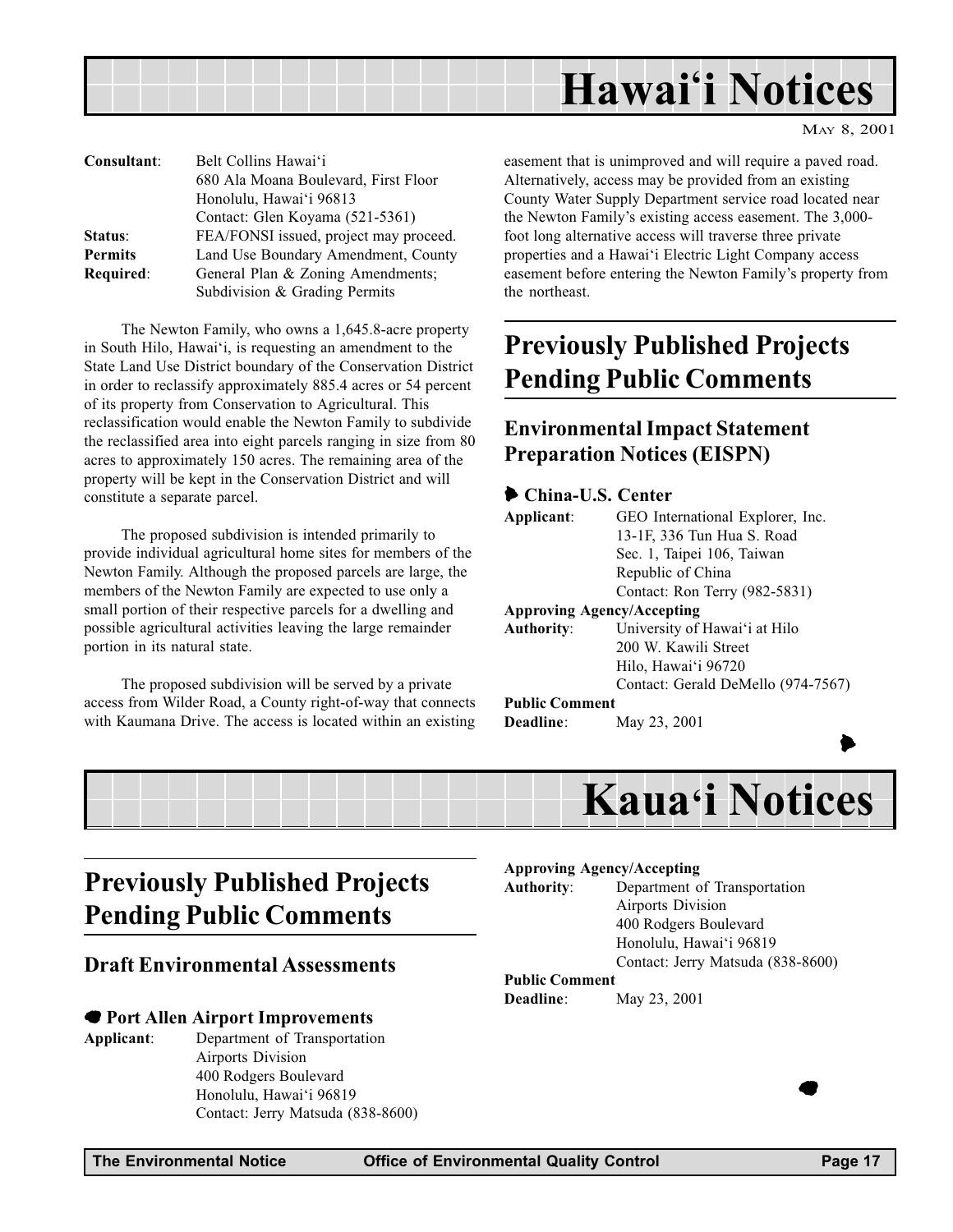## <span id="page-17-0"></span>Safe Harbor Agreement

MAY 8, 2001

### $\blacktriangleright$ Safe Harbor Agreement for Koloa and Nene on Umikoa Ranch

| District:             | Hamakua                                     |  |  |
|-----------------------|---------------------------------------------|--|--|
| TMK:                  | $4 - 1 - 06:6$                              |  |  |
| Applicant:            | Department of Land and Natural Resources    |  |  |
|                       | Division of Forestry and Wildlife           |  |  |
|                       | 1151 Punchbowl Street, Room 325             |  |  |
|                       | Honolulu, Hawai'i 96813                     |  |  |
|                       | Contact: Paul Conry (587-4176)              |  |  |
|                       | <b>Approving Agency/Accepting</b>           |  |  |
| <b>Authority:</b>     | Board of Land and Natural Resources         |  |  |
|                       | 1151 Punchbowl Street                       |  |  |
|                       | Honolulu, Hawai'i 96813                     |  |  |
|                       | Contact: Gilbert Coloma-Agaran (587-        |  |  |
|                       | 0400)                                       |  |  |
| <b>Public Comment</b> |                                             |  |  |
| Deadline:             | July 7, 2001                                |  |  |
| Status:               | Public Notice pending public comment.       |  |  |
|                       | Address comments to the applicant with      |  |  |
|                       | copies to the approving agency or accepting |  |  |
|                       | authority and OEQC.                         |  |  |
| <b>Permits</b>        | State & Federal Incidental Take             |  |  |
| Required:             | Permits                                     |  |  |

The Department of Land and Natural Resources has received and is considering approval of a Safe Harbor Agreement (SHA) for Koloa (Hawaiian Duck) and Nene (Hawaiian Goose) on Umikoa Ranch, Island of Hawai'i and the issuance of an Incidental Take Permit to accompany the agreement.

The purpose of the SHA will be to enhance and maintain habitat on Umikoa Ranch to benefit the endangered koloa (Hawaiian duck) and the nene (Hawaiian goose). The term of the agreement is 20 years. Under the agreement, the Ranch will:

1) create and/or enhance two acres of wetland marsh and 150 acres of riparian and associated uplands for koloa and nene on Hawai'i;

2) fence the wetland areas to keep out cattle and predators;

3) implement an intensive predator control program in and around new wetland habitats; and

4) increase food plants for koloa and nene and control alien weeds in managed habitats.

Under this agreement, the Ranch is authorized the incidental take of nene and koloa in excess of those occurring on the property at the time the agreement is signed. Surveys indicate that there is occasional use of the enrolled lands by two koloa and no nene. Therefore the agreement allows for the incidental take of all neneand all but two koloa on the enrolled lands as a result of lawful activities at the Ranch. The Ranch has no intention of harming or taking any koloa or nene, but will be provided the protections of incidental take as provided by State and Federal Law.

The draft SHA has been reviewed by the Endangered Species Recovery Committee and comments provided. A public hearing on the approval of this agreement and the issuance of the incidental take permit will be held on the Island of Hawai'i within 60 days. A copy of the draft Safe Harbor Agreement, draft State Incidental Take Permit, Board submittal, and comments of the Endangered Species Recovery Committee are available for review from the Division of Forestry and Wildlife or on the Division's webpage at  $\frac{http://}{http://}$ www.state.hi.us/dlnr/dofaw/pubs/index.html.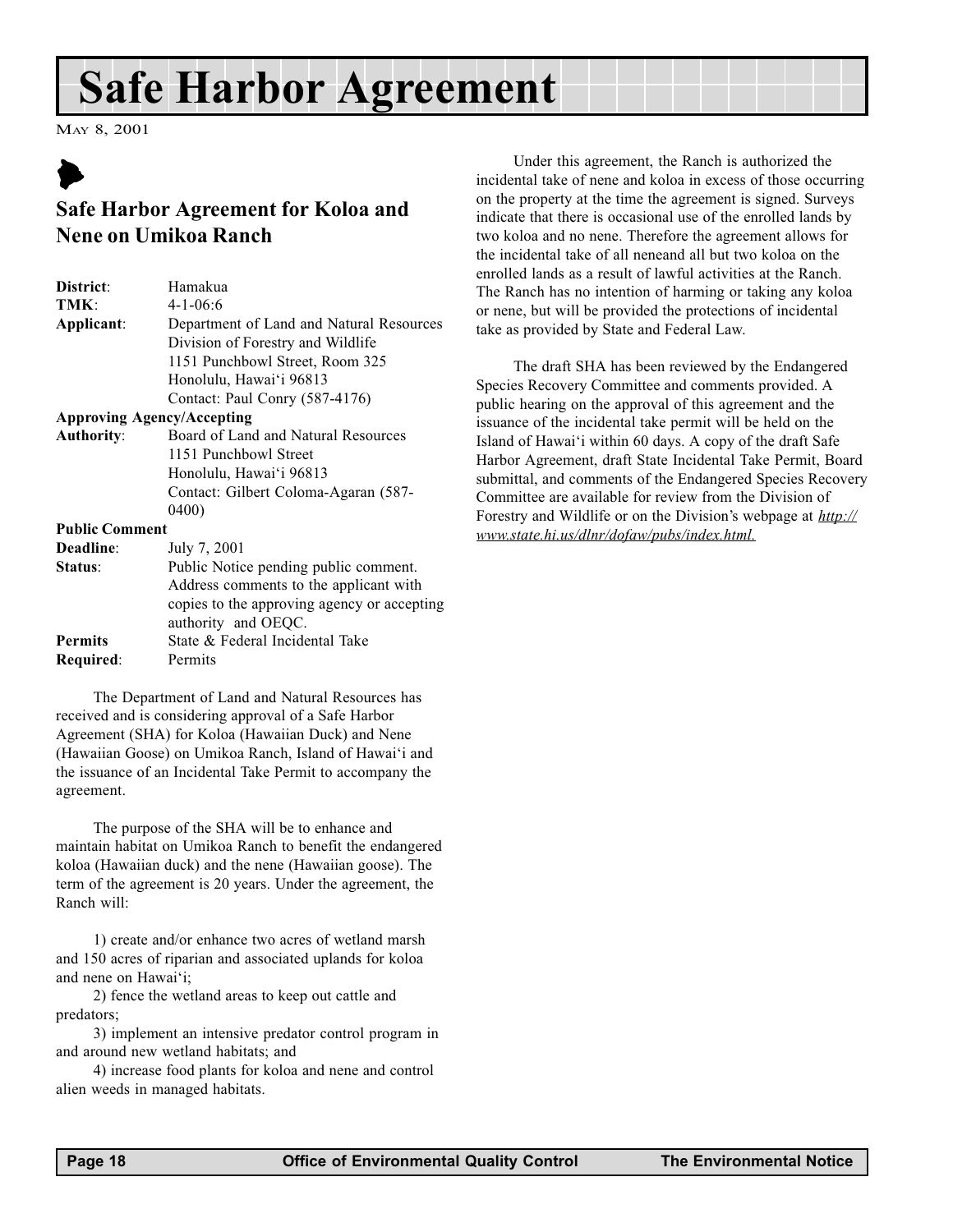

#### Legal Notice The Johnston Atoll Plutonium Cleanup Project

The Defense Threat Reduction Agency (DTRA) is soliciting public comment as it prepares a Corrective Measures Study/ Feasibility Study for Johnston Atoll. The agency is evaluating options for the disposition of metal/concrete debris and radioactive coral (above 13.5 picocuries per gram (pCi/g) located in the Radiological Control Area on Johnston Island, Johnston Atoll.

DTRA is responsible for the cleanup of radioactive contamination from two aborted missile launches in 1962. DTRA and its legacy organizations began cleanup of the atoll immediately to resume testing activities. Since then the agency has surveyed and reduced the contamination using available and specially developed technology. In September 2000, the U.S. Environmental Protection Agency recommended that the atoll surface be cleaned to 13.5 pCi/g. Johnston Atoll's surface and buildings meet this cleanup standard except for some material in a 24-acre, fenced Radiological Control Area on Johnston Island. Contaminated coral soil, metal and concrete debris are located in four piles in the Radiological Control Area. Weapons-grade plutonium and americium, a decay product of plutonium, are the primary contaminants of concern. One pile of 45,000 cubic meters of coral has an average concentration of 200 pCi/g. The other pile of 120,000 cubic meters of coral has concentrations below the 13.5 pCi/g cleanup standard. A 240-ton pile of metal and a pile of 269 cubic meters of concrete have not been surveyed, but they are assumed to be contaminated on the surface with weapons-grade plutonium. DTRA is evaluating alternatives for the disposition of the coral soil above 13.5 pCi/g as well as the metal and concrete debris.

DTRA will host four public availability sessions with an open house format and a public scoping meeting to increase public involvement and awareness. The schedule is:

#### Public Availability Sessions:

May 21, 5-8 p.m., Lihu'e Public Library, 4344 Hardy Street, Lihue, Hawai'i May 22, 5-8 p.m., Kahului Public Library, 90 School Street, Kahului, Hawai'i May 23, 4-7 p.m., Hilo Public Library, 300 Waianuenue Avenue, Hilo, Hawai'i May 24, 6-7 p.m., Washington Middle School, 1633 S. King Street, Honolulu, Hawai'i

#### Public Scoping Meeting:

May 24, 7:30-9:30 p.m., Washington Middle School, 1633 S. King Street, Honolulu, Hawai'i

DTRA personnel will answer questions and accept oral and written comments for the record at all locations. Members of the public who wish to speak at the Honolulu meeting may register at the door. Speakers are requested to limit their comments to five minutes. These comments will be recorded. They will become part of the public record for this cleanup effort along with recorded comments from public availability sessions and written comments. Issues identified during the public scoping process will be used to prepare the study, which will be made available for public comment.

The public comment period ends June 15, 2001. Send comments postmarked no later than June 15 to the Defense Threat Reduction Agency, ATTN: CSTAE Public Comments, 1680 Texas Street SE, Kirtland Air Force Base, New Mexico, 87117-5669. Replies will be incorporated in the Corrective Measures Study/Feasibility Study. Any questions, please contact CW2 Douglas R. Winquist at (505) 846-5396.

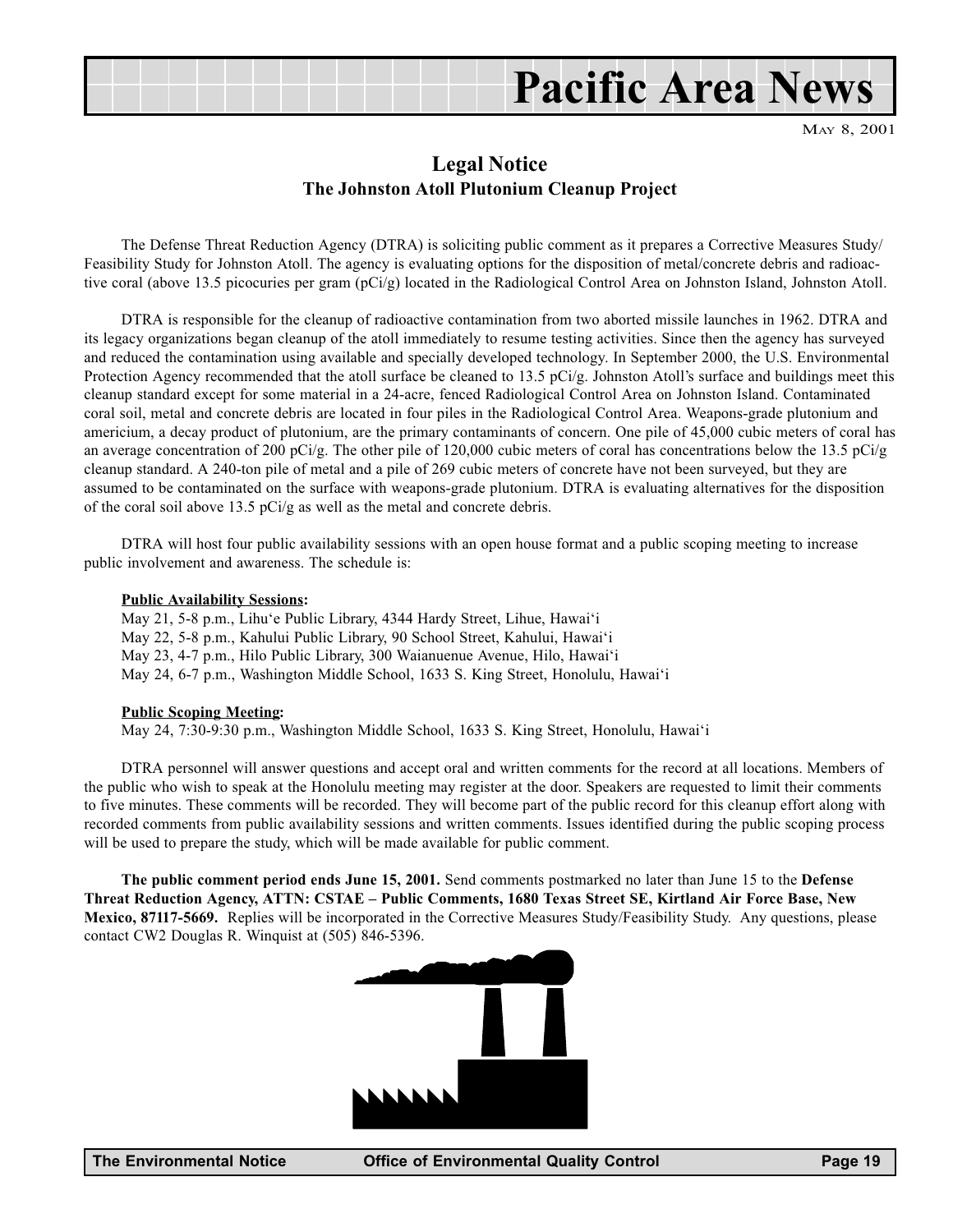## Shoreline Notices

MAY 8, 2001

#### Shoreline Certification Applications

Pursuant to § 13 -222-12, HAR the following shoreline certification applications are available for inspection at the DLNR District Land Offices on Kaua'i, Hawai'i and Maui and at Room 220, 1151 Punchbowl St., Honolulu, O'ahu (Tel: 587-0414). All comments shall be submitted in writing to the State Land Surveyor, 1151 Punchbowl Street, Room 210, Honolulu, HI 96813 and postmarked no later than fifteen (15) calendar days from the date of the public notice of the application.

| Case No.      | Date    | Location                                                                                                                                                                                                                                                                                        | Applicant                                                   | Tax Map<br>Key                                       |
|---------------|---------|-------------------------------------------------------------------------------------------------------------------------------------------------------------------------------------------------------------------------------------------------------------------------------------------------|-------------------------------------------------------------|------------------------------------------------------|
| OA-815        | 3/22/01 | Lot 1119, Land Court Application 677, Map 255, land situated at Kailua,<br>Koolaupoko, Island of Oahu, Hawaii<br>Address: 72 and 72-A South Kalaheo Ave.<br>Purpose: Building Permit                                                                                                            | Towill, Shigeoka &<br>Associates, for<br>Dean Schmaltz      | $4 - 3 - 13$ : 03                                    |
| <b>HA-245</b> | 4/19/01 | Kapoho - Kalapana Road Portion of Grant 1940 and 1895 at Kamaili -<br>Kaueleau and Opihikao Beach, Puna, Island of Hawaii, Hawaii<br>Address: Kamaili - Kaueleau, and Opihikao Beach<br>Purpose: Obtain SMA Permit and CDUA Permit for related<br>Improvements to Kalapana Roadway              | ControlPoint<br>Surveying, Inc.,<br>for County of<br>Hawaii | $1-3-2: por.$<br>35 and 1-3-<br>4:10, 12,<br>22 & 71 |
| OA-287-2      | 4/12/01 | Portion of Lualualei Beach Park, City and County of Honolulu under<br>Executive Order 106, land situated at Lualualei, Waianae, Island of<br>Oahu, Hawaii<br>Address: 86-081 Farrington Highway, Lualualei Beach Park<br>Purpose: Install New Telecommunication Lines                           | R. M. Towill<br>Corporation, for<br>Tycom                   | 8-6-01: por<br>of 7                                  |
| OA-822        | 4/23/01 | Reclaimed (Filled) Land of Kaneohe Bay Parcel, Lot 45 as shown on<br>Map 6 of Land Court Consolidation 51, land situated at Punaluu,<br>Kaneohe, Koolaupoko, Island of Oahu, Hawaii<br>Address: 45-004 Bayside Place, Kaneohe<br>Purpose: Consolidation                                         | Homestead<br>Realtors, for Mr.<br>Alfred Medford            | 4-5-58:45                                            |
| OA-823        | 4/24/01 | Lot 12, Portion of Grant 5153 to Margaret T. Morgan and Portion of<br>Hanohuluiwi Fishpond, land situated at Kaneohe, Koolaupoko, Island of<br>Oahu, Hawaii<br>Address: 45-027B Lilipuna Place, Kaneohe<br>Purpose: Interpretation of the Urban/Conservation Line and<br>Obtain Building Permit | Walter P.<br>Thompson, Inc.,<br>for David Pham              | 4-5-57: 01                                           |
| HA-246        | 4/24/01 | Grant 2164, portion of Apana 2 and Apana 3, Kamaili, Puna, Island of<br>Hawaii, Hawaii<br>Address: Seaward along Kalapana Road<br>Purpose: Kalapana Roadway Improvements                                                                                                                        | ControlPoint<br>Surveying, Inc.,<br>for County of<br>Hawaii | $1-3-2:5 & 9$                                        |
| <b>HA-247</b> | 4/24/01 | Portion of Kauaea, Opihikao Homestead and Kauaea, Kauaea, Puna,<br>Island of Hawaii, Hawaii<br>Address: Seaward along Kapoho-Kalapana Road<br>Purpose: Kalapana Roadway Improvements                                                                                                            | ControlPoint<br>Surveying, Inc.,<br>for County of<br>Hawaii | $1 - 3 - 3:385$                                      |
| MA-250        | 4/25/01 | Lot 1 of the Kihei Boat Ramp Subdivision, being a portion of<br>Government Land and Government Beach Reserve of Kamaole,<br>situated at Kamaole, Kihei, Wailuku, Maui, Hawaii<br>Address: South Kihei Road<br>Purpose: Improvement to Kamaole Beach Park (Unit III)                             | A & B Properties<br>Inc., for County of<br>Maui             | 3-9-04 por<br>of 1 and 61                            |
| OA-824        | 4/26/01 | Portion of Old Government Road Civil No. 98-2217-05, land situated at<br>Kaalawai, Honolulu, Island of Oahu, Hawaii<br>Address: 22 Kaalawai Place<br>Purpose: Building Permit                                                                                                                   | Walter P.<br>Thompson, Inc.,<br>for Rajan<br>Watumull       | 3-1-39:08                                            |
| OA-825        | 4/26/01 | Lot 71 of Land Court Application 1052, land situated at Makaha,<br>Waianae, Island of Oahu, Hawaii<br>Address: 84-853 Moua Street<br>Purpose: Building Permit                                                                                                                                   | Walter P.<br>Thompson, Inc.,<br>for David Pham              | $8-4-5:16$                                           |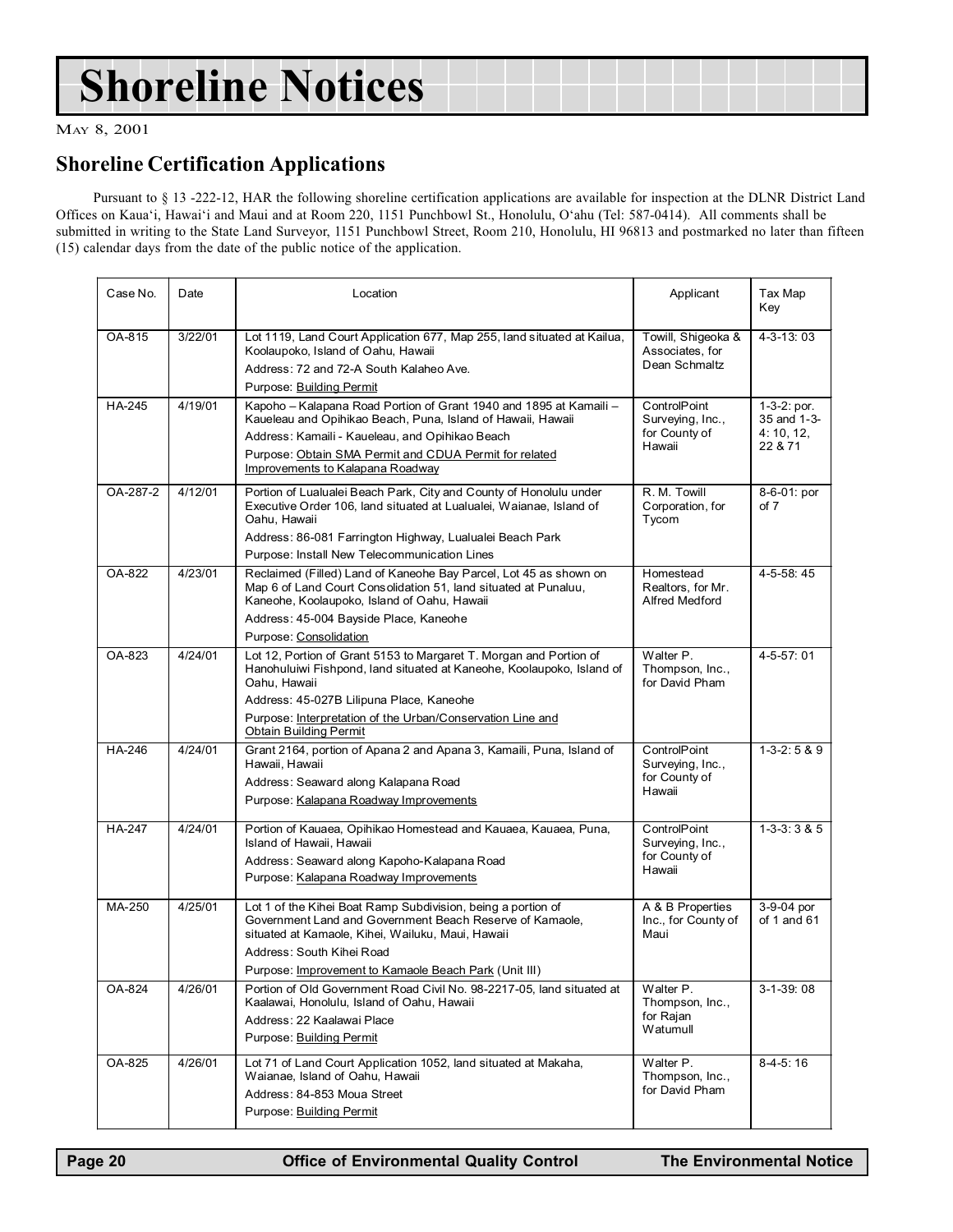## Shoreline Notices

MAY 8, 2001

#### <span id="page-20-0"></span>Shoreline Certifications and Rejections

Pursuant to §13-222-26, HAR the following shorelines have been certified or rejected by the DLNR. A person may appeal a certification or rejection to the BLNR, 1151 Punchbowl Street, Room 220, Honolulu, Hawai'i 96813, by requesting in writing a contested case hearing no later than twenty (20) calendar days from the date of public notice of certification or rejection.

| Case No.      | Cert/Rej<br>Date     | Location                                                                                                                                                                                                                                                            | Applicant                                                             | Tax Map<br>Key       |
|---------------|----------------------|---------------------------------------------------------------------------------------------------------------------------------------------------------------------------------------------------------------------------------------------------------------------|-----------------------------------------------------------------------|----------------------|
| <b>HA-240</b> | 4/23/01<br>Certified | Lot 2 (revised), being a portion of R. P. 3736,<br>Land Commission Award 10642, Apana 1 to Puki<br>and R. P. 4033, Land Commission Award 2376,<br>Apana 2 to Keauikalima, land situated at<br>Kapalaalaea 1 <sup>st</sup> , North Kona, Island of Hawaii,<br>Hawaii | Wes Thomas<br>Associates, for Col<br>James Sadler.<br>USAF, Ret. etal | 7-7-10: 10           |
|               |                      | Address: 75-6570 Alii Drive                                                                                                                                                                                                                                         |                                                                       |                      |
|               |                      | Purpose: Building Permit                                                                                                                                                                                                                                            |                                                                       |                      |
| MO-064        | 4/23/01<br>Certified | Lot 18, as shown on map 2, of Land Court<br>Application 1867, land situated at Kawela,<br>Molokai. Hawaii                                                                                                                                                           | Newcomer-Lee<br>Surveyors, Inc., for<br>Mel & Pamela Sue              | $5-4-17:16$          |
|               |                      | Address: Not assigned                                                                                                                                                                                                                                               | James                                                                 |                      |
|               |                      | Purpose: Building Permit                                                                                                                                                                                                                                            |                                                                       |                      |
| MA-167-2      | 4/24/01<br>Certified | Lot 216 (Map 31) as shown on map 31, of Land<br>Court Application 1804, land situated at Palauea,<br>Honuaula, Island of Maui, Hawaii                                                                                                                               | ControlPoint<br>Surveying, Inc., for<br>$M-35$ LLC                    | $2 - 1 - 08:62$      |
|               |                      | Address: 3400 Wailea Alanui Drive                                                                                                                                                                                                                                   |                                                                       |                      |
|               |                      | Purpose: Building Permit                                                                                                                                                                                                                                            |                                                                       |                      |
| MA-134-2      | 4/23/01<br>Certified | Portion of State Wayside Park, Launiupoko,<br>Lahaina, Island of Maui, Hawaii: Shoreline along<br>Honoapiilani Highway                                                                                                                                              | Tanaka Engineers,<br>Inc., for State of<br>Hawaii                     | $4-7-1$ : por.<br>17 |
|               |                      | Address: Launiupoko State Park                                                                                                                                                                                                                                      |                                                                       |                      |
|               |                      | Purpose: Determine setback                                                                                                                                                                                                                                          |                                                                       |                      |

#### Green Building Conference

The Department of Business Economic Development and Tourism, the Hawaiian Electric Company, the Building Industry Association of Hawai'i and other conference sponsors offer a jam-packed program that combines technical and practical business sessions to help you make informed choices in Green Building. Sessions will provide methods, case studies, and resources focusing on green building techniques that are high on the list of what both Federal and State policy makers and consumers want. It will also provide you with financial incentives and other market drivers that provide opportunities to "green" buildings and your business' bottom line.

Date: Friday, May 18, 2001 Location: Ko'olau Ballrooms at the Ko'olau Golf Club, Kane'ohe Cost: \$95.00 (Deadline is May 11, 2001)

To register or for more information, please contact June Keaton, BIA-Hawaii, P.O. Box 31000, Honolulu, Hawaii 96849- 5320, telephone: 847-4666, fax: 841-0129. You may also register online at www.bia-hawaii.com.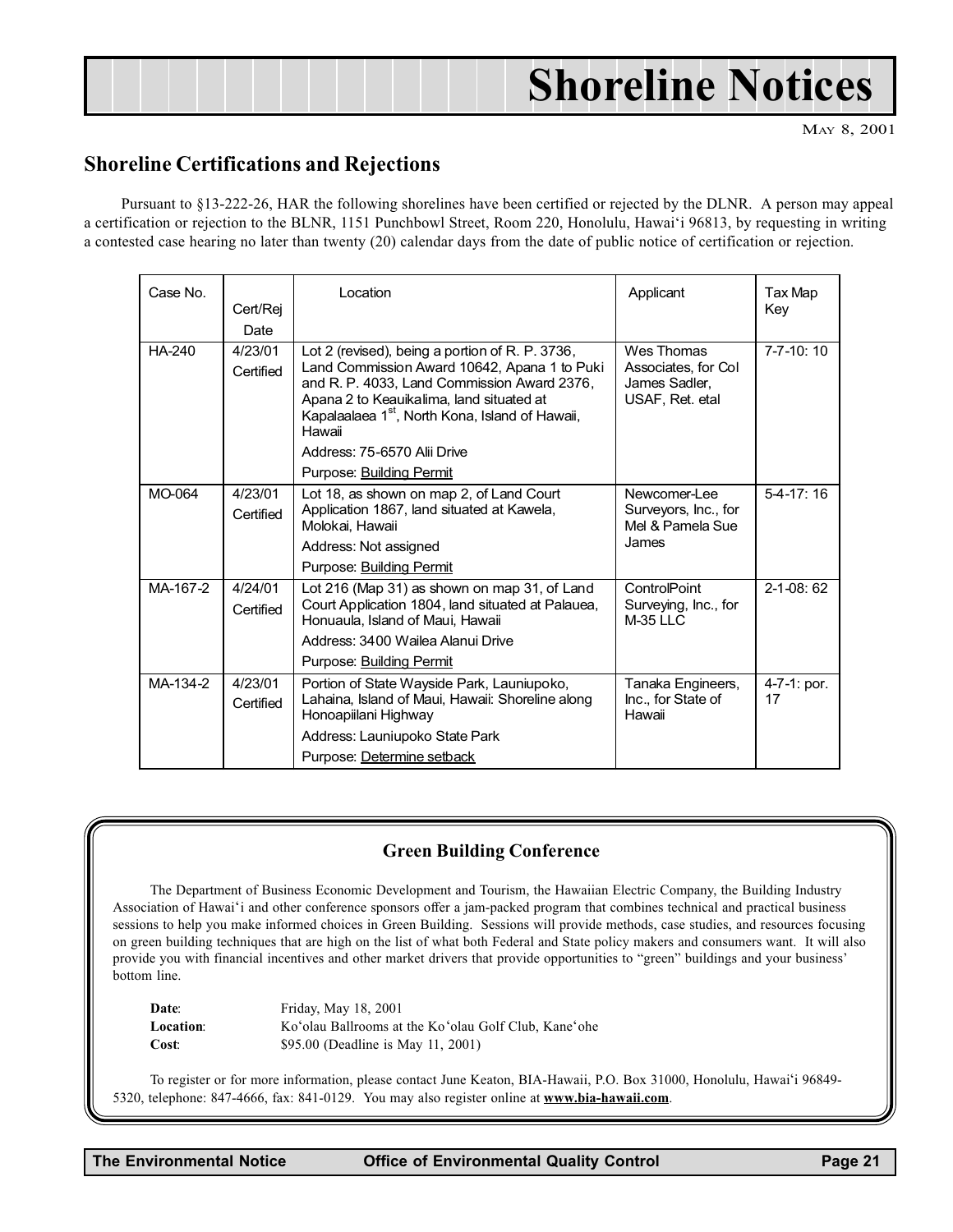## Pollution Control Permits

MAY 8, 2001

#### Department of Health Permits

The tables on the following page lists some pollution control permits currently being reviewed by the State Department of Health. For more information about any of the listed permits, please contact the appropriate branch or office of the Environmental Management Division at 919 Ala Moana Boulevard, Honolulu.

#### Clean Air Branch

| <b>Branch</b><br>Permit Type                                                | Applicant & Permit<br>Number                              | Project Location                                                                    | Pertinent<br>Date           | Proposed Use                                                                                     |
|-----------------------------------------------------------------------------|-----------------------------------------------------------|-------------------------------------------------------------------------------------|-----------------------------|--------------------------------------------------------------------------------------------------|
| Clean Air Branch.<br>586-4200,<br>Noncovered Source                         | State Department of<br>Agriculture<br>NSP 0281-01-N       | Halawa Necropsy Facility,<br>99-941 Halawa Valley Street,<br>Aiea, Oahu             | Issued:<br>4/6/01           | 500 lbs/hr Incinerator                                                                           |
| Clean Air Branch.<br>586-4200.<br>Noncovered Source                         | Hale Kauai, Ltd.<br>NSP 0309-01-N<br>(Renewal)            | TMK: 5-3-01: 14, Princeville,<br>Kauai                                              | Issued:<br>4/11/01          | 150 yd <sup>3</sup> /hr Portable Concrete<br><b>Batch Plant</b>                                  |
| Clean Air Branch.<br>586-4200.<br>Noncovered Source                         | <b>Briggs Pacific</b><br>Industries, LLC<br>NSP 0289-01-N | 91-650 Malakole Road,<br>Kapolei, Oahu                                              | Issued:<br>4/23/01          | 1,500 Ton Cement Silo with<br>Baghouse                                                           |
| Clean Air Branch.<br>586-4200,<br><b>Temporary Covered</b><br>Source Permit | R.H.S. Lee, Inc.<br>CSP 0495-01-CT                        | Various Temporary Sites,<br>Initial Location: Waiohai<br>Beach Resort, Poipu, Kauai | Comments<br>Due:<br>5/24/01 | 638 TPH Mobile Crushing Plant<br>with 300 Hp Diesel Engine                                       |
| Clean Air Branch,<br>586-4200, Covered<br>Source Permit                     | Yamada & Sons, Inc.<br>CSP 0376-01-C                      | 169 Railroad Avenue, Hilo,<br>Hawaii                                                | Comments<br>Due:<br>5/24/01 | 210 TPH Asphalt Concrete Batch<br>Plant with 500kW Diesel Engine<br>Generator and Hot Oil Heater |
| Clean Water Branch,<br>586-4309, NPDES                                      | Kauai, DPW, #01-<br>CW-PW-05                              | Wailua Wastewater Treatment<br>Plant, 4460 Nalu Rd., Wailua,                        | Comments<br>Due:<br>5/16/01 | Discharge secondary treated<br>domestic wastewater to the ocean                                  |

#### DOH Seeking Public Input on Proposed Changes to Water Quality Rules

The Department of Health is seeking informal public input on proposed changes to its administrative rules that relate to Water Quality Standards. The proposed revisions add criteria to classify perennial streams; change the indicator bacteria criterion for inland waters and restricts applicability of criteria to locations where human sewage is highly likely to contribute to high enterococcus counts; modify the ammonium criteria for open coastal waters on the basis of new data; update Hawai'i's antidegradation policy to conform it to federal policy; and makes the definition of state waters consistent with State law.

The proposed amendments affect Hawai'i's Administrative Rules Title 11 Chapter 54, Water Quality Standards. WQS rules establish designated uses for all State surface waters such as drinking water supplies, recreation, support of aquatic life, and irrigation. WQS also establish criteria to support those uses, these criteria are usually enforced through discharge permits.

The Department of Health's Environmental Planning Office will host an informal meeting about these proposed changes on 15 May 2001, from 10am-12pm in Room 215 of the 919 Ala Moana building. The text of the proposed amendments and rationale documents are available on the Internet at http://www.state.hi.us/health/eh/epo/ index.htm or can be obtained from the DOH Environmental Planning Office located at 919 Ala Moana, Room 312, telephone 586-4337.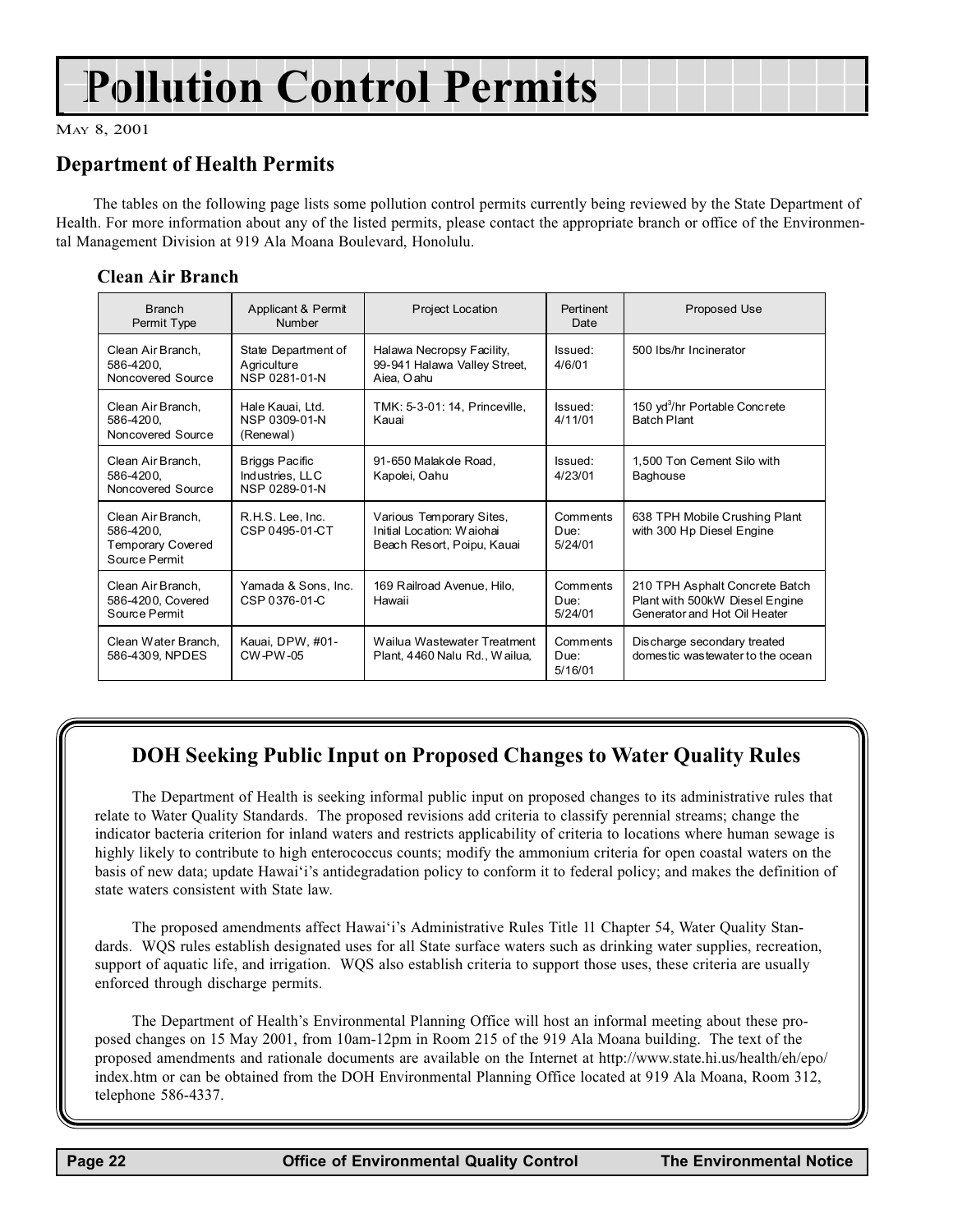## Pollution Control Permits

MAY 8, 2001

#### <span id="page-22-0"></span>Safe Drinking Water Branch

| Branch &<br>Permit Type                                      | Applicant & Permit Number                                                                                  | Project Location                                                                               | Pertinent<br>Dates | <b>Proposed Use</b>                                                                                             |
|--------------------------------------------------------------|------------------------------------------------------------------------------------------------------------|------------------------------------------------------------------------------------------------|--------------------|-----------------------------------------------------------------------------------------------------------------|
| Safe Drinking Water<br>Branch. 586-4258<br><b>UIC Permit</b> | Airports Division, Department of<br>Transportation, State of Hawaii,<br><b>UH-1673F</b>                    | General Aviation Site Preparations at<br>Kailua-Kona International Airport                     | n/a                | Construction of 9 injection wells<br>for surface drainage.                                                      |
| Safe Drinking Water<br>Branch, 586-4258<br><b>UIC Permit</b> | Costco Wholesale<br>UH-1805M                                                                               | Costco Wholesale<br>73-5600 Maiau St., Kailua-Kona                                             | n/a                | Permit modification for one of 18<br>injection wells for surface<br>drainage.                                   |
| Safe Drinking Water<br>Branch, 586-4258<br><b>UIC Permit</b> | Costco Wholesale<br>UH-1805                                                                                | Costco Wholesale<br>73-5600 Maiau St., Kailua-Kona                                             | n/a                | Permit renewal of 18 injection<br>wells for surface drainage.                                                   |
| Safe Drinking Water<br>Branch, 586-4258<br><b>UIC Permit</b> | Maryl Group, Inc.<br>UH-2120                                                                               | The Villages at Mauna Lani, Increment<br>1. Lahuipuaa, South Kohala                            | n/a                | Construction of 8 injection wells<br>for surface drainage.                                                      |
| Safe Drinking Water<br>Branch, 586-4258<br><b>UIC Permit</b> | Maalaea Triangle, Inc.<br><b>UM-1954</b>                                                                   | Maalaea Triangle Wastewater Treatment<br>Facility, Maalaea Road, Wailuku                       | n/a                | Permit modification involving a<br>change of facility operator for 2<br>injection wells for sewage<br>disposal. |
| Safe Drinking Water<br>Branch, 586-4258<br><b>UIC Permit</b> | Association of Apartment<br>Owners, UM-1273                                                                | Maalaea Kai Condominium<br>70 Hauoli St., Wailluku                                             | n/a                | Permit renewal of 3 injection<br>wells for sewage disposal.                                                     |
| Safe Drinking Water<br>Branch, 586-4258<br><b>UIC Permit</b> | Hawaiian Electric Company<br>U0-1983                                                                       | Piikoi Substation<br>Hassinger Street, Honolulu                                                | n/a                | Permit renewal of 3 injection<br>wells for surface drainage.                                                    |
| Branch, 586-4258<br><b>UIC Permit</b>                        | Safe Drinking Water Airports Division, Department of<br>Transportation, State of Hawaii,<br><b>UO-2119</b> | Honolulu International Airport - Main<br>Terminal Parking Lot, 400 Rodgers<br>Blvd., Suite 700 | n/a                | Abandonment of one unregister<br>injection well for surface<br>drainage.                                        |

## Federal Notices

#### Regional Environmental Stewardship Grants Competition

EPA has about \$497 thousand in fiscal year 2001 grant/ cooperative agreement funds under the Federal Insecticide, Fungicide, and Rodenticide Act (FIFRA) as amended, for grants to States and federally recognized Native American Tribes for research, public education, training, monitoring, demonstrations, and studies. Applications must be received by the appropriate EPA Regional Office on or before June 11, 2001. EPA will make its award decisions by July 2, 2001. For details contact Karen Heisler, (CMD-4-3), 75 Hawthorne St., San Francisco, CA 94105; telephone: (415) 744-1100; e-mail address: heisler.karen@epa.gov (see, 66, F.R. 18929, April 12, 2001).

#### FONSI for FEMA's Transportation of Calibrators containing Cesium-137 to Hawai'i and Other States

The U.S. Nuclear Regulatory Commission (NRC) has an environmental assessment (EA) and a finding of no-significant impact (FONSI) on the issuance of a one-time exemption, pursuant to 10 CFR 71.8, from the provisions of 10 CFR 71.73(c)(1) and (3) to the Federal Emergency Management Agency (FEMA) to allow FEMA to transport ten CDV-794 calibrators containing up to 85 curies of cesium-137 in packages that otherwise meet the performance requirements for a Type B transportation package pursuant to 10 CFR part 71 as exempted. Nine calibrators will be shipped to a central location so that disassembly of the calibrators and disposal of the radioactive material can be done in a controlled environment to reduce worker radiation exposures. The tenth calibrator will be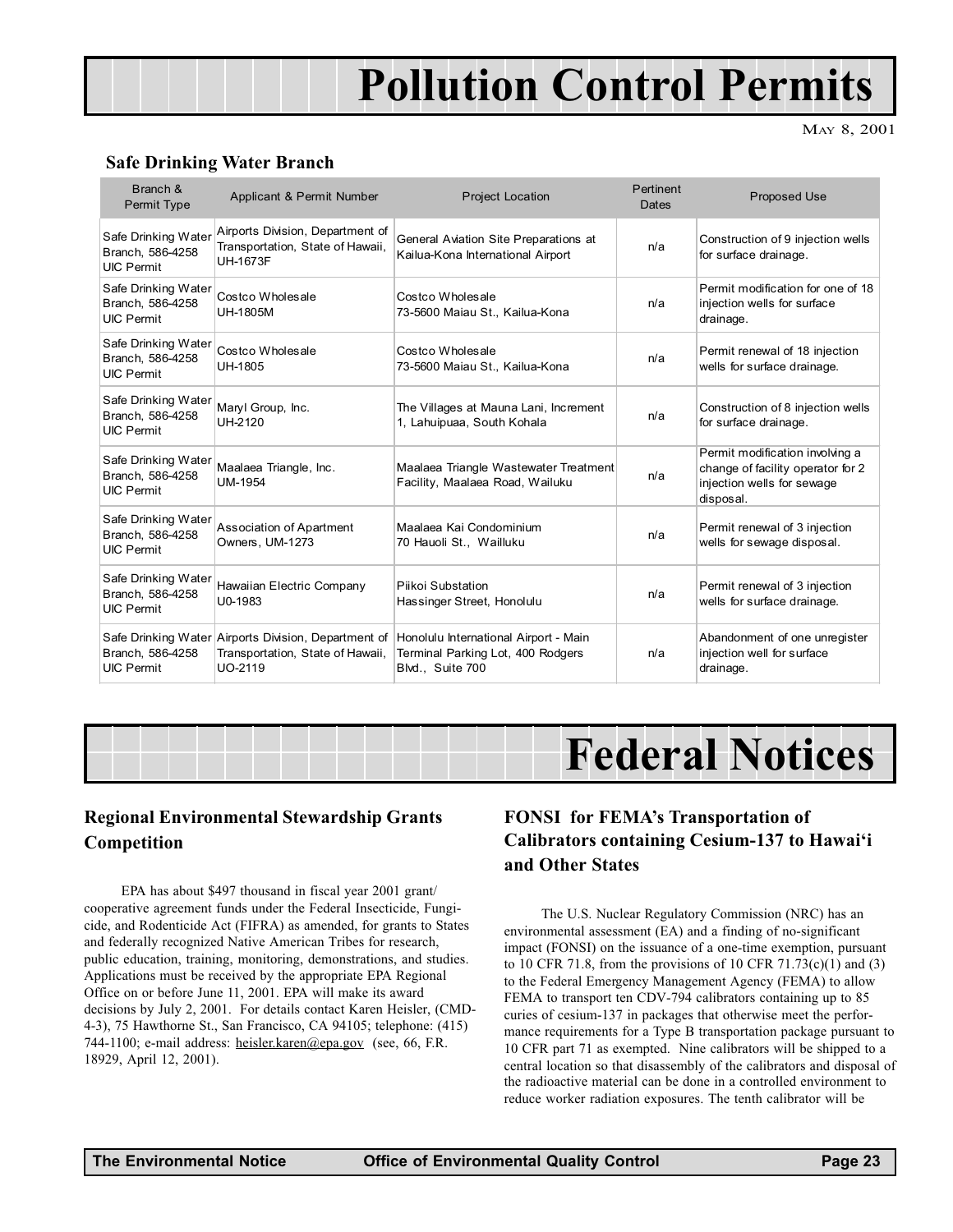## <span id="page-23-0"></span>Federal Notices

#### MAY 8, 2001

shipped 25 miles within the State of Hawai'i for use at a U.S. Army facility in Hawai'i for use under its radiation protection program. An NRC categorical exclusion for package approvals in 10 CFR 51.22(c)(13) does not apply to packaging authorized under an exemption. Consequently, an environmental assessment of the proposed exemption was prepared. The Department of Transportation (DOT) has already issued an exemption from DOT regulations for the proposed calibrator shipments. FEMA is seeking the exemption to consolidate and properly dispose of calibrators containing a radioactive source to assure adequate protection of public health and safety of FEMA-owned calibrators currently in the possession of state organizations that no longer need, and do not want, to retain the calibrators. FEMA's termination of its Radiological Defense Program and state funding lead to the termination of state Radiological Defense Programs. Some states have requested removal of the FEMA-owned calibrators as quickly as possible because of state funding shortfalls and related difficulties in meeting licensing requirements. FEMA is concerned that persons in possession of the calibrators under the state emergency programs may not have sufficient resources to properly oversee the safety control of the material since FEMA stopped funding these programs. FEMA's Congressional funding does not allow for the development of a Type B package to make the relocations and the time constraints do not allow the use of an authorized package to make the shipments. Further, the state locations at which these units are in storage are not properly constructed to safely allow the removal and the proper packaging of the sources for shipment at the field location. For details, see the NRC website at http://www.nrc.gov/NRC/ ADAMS/index.html (see, 66 F.R. 20487, April 23, 2001).

#### Endangered Species Permit Applications for Hawaiian Plants and the Nene

The following applicants have applied for a scientific research permit to conduct certain activities with endangered species pursuant to the Endangered Species Act of 1973, as amended.

Permit No. TE-825577 - Applicant: Directorate of Public Works, Honolulu, Hawai'i. The permittee requests a permit amendment to remove and reduce to possession (collect) specimens from the following plant species: Chamaesyce celastroides var. kaenana, Hedyotis degeneri, Hibiscus brackenridgei, and Cyanea st-johnii in conjunction with a genetic storage bank and possible propagation for reintroduction throughout Department of the Army lands in Hawai'i for the purpose of enhancing their survival.

Permit No. TE-040952 - Applicant: John A. Ebrey, Jacksonville, Illinois. The applicant requests a permit to purchase, in interstate commerce, three female and three male captive bred Hawaiian nene geese (Nesochen sandvicensis) for the purpose of enhancing the species propagation and survival. This notification covers activities conducted by the applicant over the next 5 years.

Written comments (with the respective permit number for each application) on the above must be received on or before May 27, 2001. Written data or comments should be submitted to the

Chief, Endangered Species, Ecological Services, Fish and Wildlife Service, 911 NE. 11th Avenue, Portland, Oregon 97232-4181 (see, 66 F.R. 21172, April 27, 2001).

#### Western Pacific Fishery Management Council; Public Meetings

The Western Pacific Fishery Management Council's (Council) Recreational Fisheries Data Task Force (RFDTF) will hold a meeting on May 11, 2001, from 8:30 a.m. to 5 p.m at the Council office in Honolulu. This will be the seventh meeting of the RFDTF which will discuss the following topics: progress on the NMFS Marine Recreational Fisheries Statistical Survey and its implementation in Hawai'i, University of Hawai'i's Pelagic Fisheries Research Program meta-data project update, analysis of the 1996 U.S. Fish & Wildlife Service fishing and hunting survey, protected species and related legislation and recreational fisherman, effect of longline fishery closure on small boat and recreational fisheries, identifying recreational versus commercial catch in fishing club and tournament record data, revenue generation of the recreational fishing industry in Hawai'i and other business as required. (see 66 F.R. 19427, April 16, 2001).

The Council's Crustaceans Plan Team and the 77th meeting of the Council's Scientific and Statistical Committee (SSC) will hold public meetings between Monday, May 14, 2001, and Thursday, May 17, 2001 (see, 66 F. R. 21371, April 30, 2001).

The above meetings will be held at the Western Pacific Fishery Management Council office conference room, 1164 Bishop Street, Suite 1400, in downtown Honolulu. For details, call Kitty M. Simonds, Executive Director at (808) 522-8220.

#### Availability of Seats for the Hawaiian Islands Humpback Whale National Marine Sanctuary Advisory Council

The Hawaiian Islands Humpback Whale National Marine Sanctuary (HIHWNMS or Sanctuary) is seeking applicants for the following six vacant seats on its Sanctuary Advisory Council (Council): Hawai'i County, Honolulu County, Kaua'i County, Maui County, Education and Research. Applicants are chosen based upon their particular expertise and experience in relation to the seat for which they are applying; community and professional affiliations; philosophy regarding the conservation and management of marine resources; and the length of residence in the area affected by the Sanctuary. Applicants who are chosen as members should expect to serve two-year terms, pursuant to the Council's Charter. Applications are due by June 1, 2001. Application kits may be obtained from Kellie Cheung at the Hawaiian Islands Humpback Whale National Marine Sanctuary, 6700 Kalaniana'ole Highway, Suite 104, Honolulu, Hawai'i 96825. Completed applications should be sent to the same address. For details, contact Kellie Cheung at (808) 397-2651, or Kellie.Cheung@noaa.gov (see, 66 F.R. 21911, May 2, 2001).